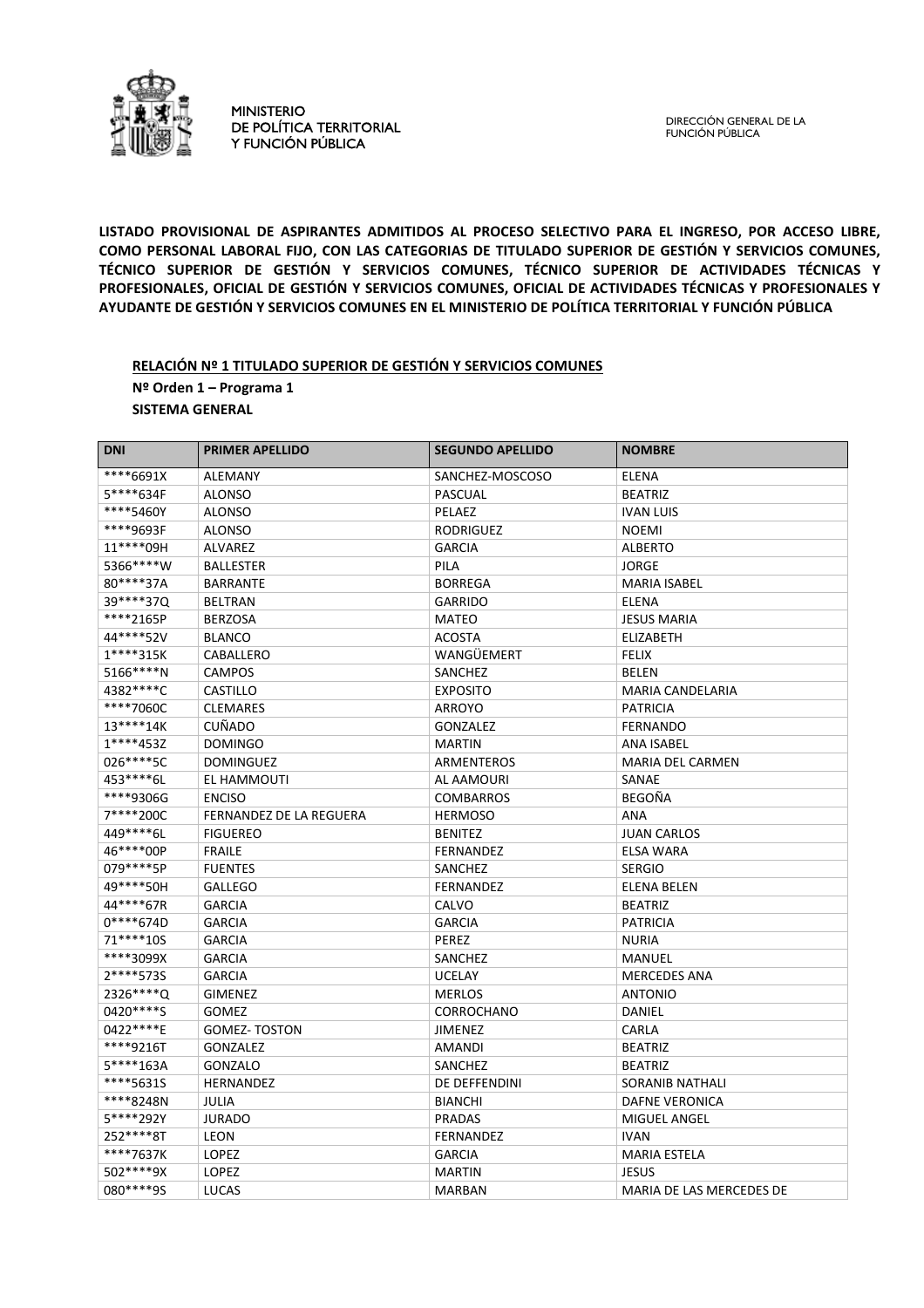

| <b>DNI</b>  | <b>PRIMER APELLIDO</b> | <b>SEGUNDO APELLIDO</b> | <b>NOMBRE</b>           |
|-------------|------------------------|-------------------------|-------------------------|
| ****2716D   | <b>MANSO</b>           | <b>RISQUEZ</b>          | <b>JOSE ANGEL</b>       |
| 5****964K   | <b>MARTIN</b>          | <b>LOPEZ</b>            | <b>CRISTINA</b>         |
| ****3722P   | <b>MAS</b>             | <b>GALLUD</b>           | <b>MARIA LUISA</b>      |
| 50****52N   | <b>MAYORAL</b>         | <b>GARCIA</b>           | LAURA                   |
| ****0508A   | <b>MENDOZA</b>         | <b>MERINO</b>           | PEDRO                   |
| 77****88Q   | <b>MONTIEL</b>         | <b>RUIZ</b>             | LORENA                  |
| ****5538G   | <b>MONTOTO</b>         | VAZQUEZ                 | <b>VERA CRUZ</b>        |
| 514****4A   | <b>OLANO</b>           | GONZALEZ                | <b>JAVIER</b>           |
| 7526****E   | ORTIZ                  | <b>GOMEZ</b>            | LAURA                   |
| 326****8A   | <b>OTERO</b>           | <b>SERANTES</b>         | <b>EVA</b>              |
| 4683****W   | PEREZ                  | <b>MONTERO</b>          | RAQUEL                  |
| 4****294K   | PEREZ                  | PEREZ                   | ANGEL JOSE              |
| $0****595S$ | PEREZ                  | <b>VICENTE</b>          | <b>ANTONIO</b>          |
| 1****205P   | PIEDRAFITA             | CASAUS                  | <b>SARA</b>             |
| 44****00Z   | PIÑEIRO                | <b>TORRES</b>           | <b>BLANCA</b>           |
| 507****4Q   | <b>PRIETO</b>          | <b>GARRIDO</b>          | <b>MARIA DEL CARMEN</b> |
| 715****7H   | <b>RAMOS</b>           | <b>JUAN</b>             | <b>RAUL</b>             |
| 5****958S   | <b>RICA</b>            | PEREZ                   | <b>BEATRIZ DE LA</b>    |
| ****6226K   | <b>RIVERA</b>          | <b>MATEO</b>            | <b>ISABEL</b>           |
| 33****79H   | <b>ROIS</b>            | PARGA                   | <b>SUSANA</b>           |
| 131****5L   | <b>RUBIO</b>           | <b>REOYO</b>            | <b>SILVIA</b>           |
| 53 **** 32P | SANCHEZ                | <b>FILGUEIRAS</b>       | LAURA                   |
| 35****89Q   | SANCHEZ                | VAZQUEZ                 | <b>CLARA</b>            |
| 0939****T   | SARIEGO                | <b>BALBONA</b>          | <b>VICTOR MANUEL</b>    |
| $0****781X$ | <b>SEVILLA</b>         | <b>TELLEZ</b>           | <b>JOSE MANUEL</b>      |
| 7284****E   | SIDI MOHAMMED          | <b>MULAY</b>            | <b>MUNA</b>             |
| 3477****K   | <b>TIMOTEO</b>         | <b>GARCIA</b>           | <b>LOURDES</b>          |
| 50****63H   | VALBUENA               | SAENZ                   | <b>ELVIRA</b>           |
| 3279****S   | VAZQUEZ                | <b>BLANCO</b>           | <b>MARIA DOLORES</b>    |
| 123****8A   | <b>VILLAVERDE</b>      | <b>AGUILAR</b>          | <b>SUSANA MARIA</b>     |
| 4752 **** H | ZALDO                  | SANCHEZ                 | <b>JENIFER</b>          |

# **RELACIÓN Nº 2 TÉCNICO SUPERIOR DE GESTIÓN Y SERVICIOS COMUNES Nº Orden 1 – TRADUCCIÓN E INTERPRETACIÓN DE INGLÉS SISTEMA GENERAL**

| <b>DNI</b>  | <b>PRIMER APELLIDO</b>  | <b>SEGUNDO APELLIDO</b>   | <b>NOMBRE</b>         |
|-------------|-------------------------|---------------------------|-----------------------|
| X20****6N   | ALIDINA                 | <b>COSTA</b>              | SORAYA                |
| 3****437T   | ALVAREZ                 | <b>DOMINGUEZ</b>          | <b>DAYANA</b>         |
| 2002****N   | ARIAS                   | <b>MARCON</b>             | ANGELICA              |
| 5****114F   | AYUSO                   | <b>DUNN</b>               | <b>TOMAS</b>          |
| ****1913X   | CALZADA                 | <b>FERNANDEZ</b>          | <b>IGNACIO</b>        |
| 528****4A   | CASTILLO                | <b>GUERRERO</b>           | <b>BEATRIZ</b>        |
| $0273***C$  | <b>CRIBILLEROS</b>      | <b>PINILLOS</b>           | SOLEDAD               |
| ****2868Y   | <b>DELMAS</b>           | <b>GAMEZ</b>              | <b>ISABEL</b>         |
| 4704****S   | <b>GARCIA</b>           | <b>GARCIA</b>             | AMPARO                |
| $0****730S$ | <b>GARCIA</b>           | NUÑEZ                     | GABRIELA              |
| $0529***$   | <b>GARCIA</b>           | SANTAMARIA                | <b>IRENE</b>          |
| ****1187J   | GIL                     | <b>MARTINEZ</b>           | ADRIANA               |
| 302 **** 3G | <b>GOMEZ</b>            | <b>RODRIGUEZ</b>          | <b>JOSE</b>           |
| 4337****T   | <b>GONZALEZ BARREDA</b> | <b>GONZALEZ DE CHAVEZ</b> | PATRICIA PAOLA        |
| 43****16V   | <b>GORNES</b>           | KURKOUSKI                 | <b>MARIANA</b>        |
| 7436****X   | GRAS                    | LOZANO                    | <b>MARIA</b>          |
| ****0692S   | <b>HARRISON</b>         |                           | <b>MARLINE MAXINE</b> |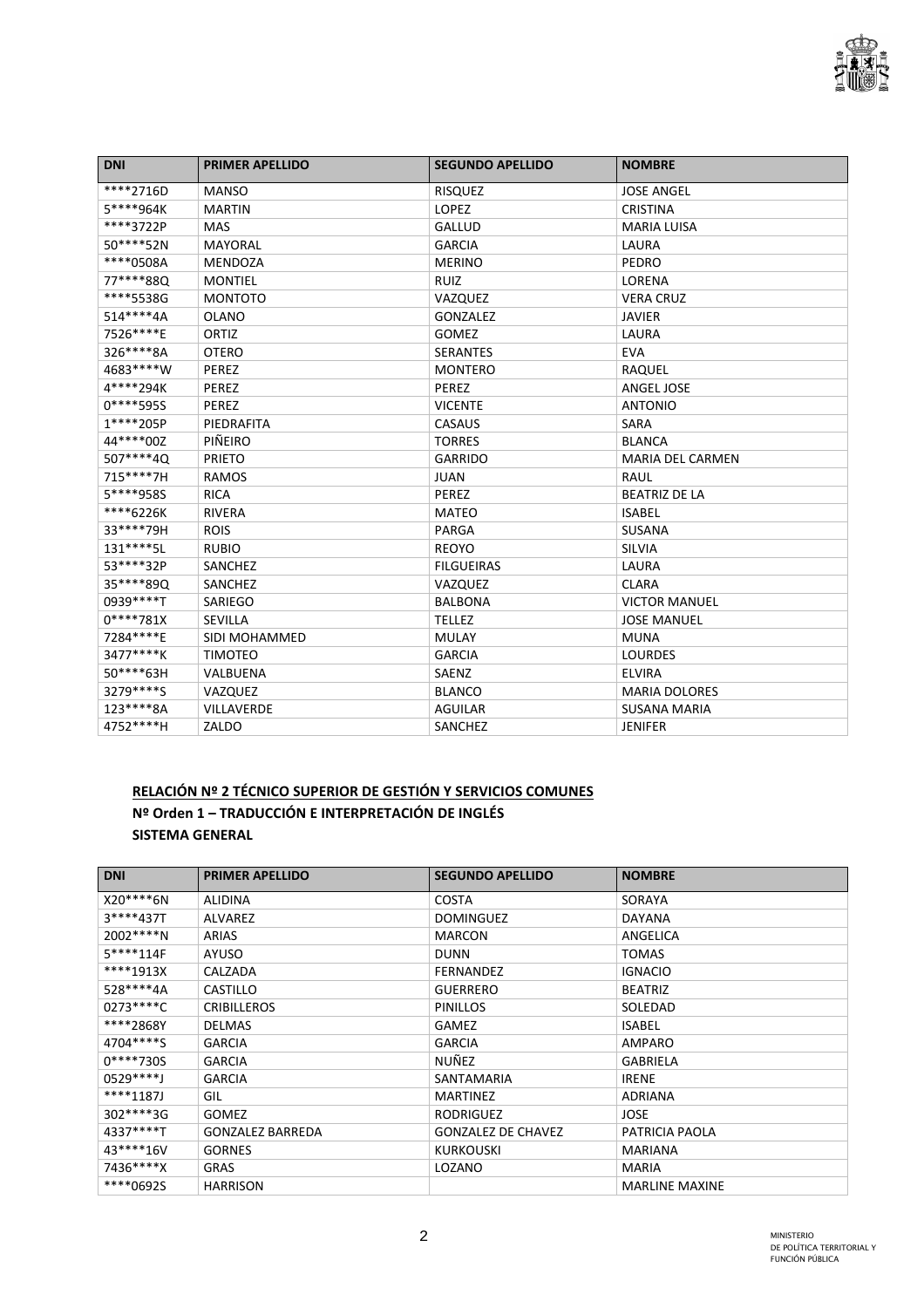

| <b>DNI</b>  | <b>PRIMER APELLIDO</b> | <b>SEGUNDO APELLIDO</b> | <b>NOMBRE</b>                |
|-------------|------------------------|-------------------------|------------------------------|
| 52****48X   | LOZANO                 | <b>ROMAN</b>            | <b>ROCIO</b>                 |
| ****3050H   | <b>MARIN</b>           | ABRIL                   | <b>JUAN ALFONSO</b>          |
| 4****609R   | <b>MARIN</b>           | <b>CONDE</b>            | MAGDALENA                    |
| 02****23P   | <b>MONJA</b>           | <b>MARTIN</b>           | <b>BEATRIZ</b>               |
| $50***39K$  | <b>NAVAS</b>           | <b>DELGADO</b>          | M. ASUNCION                  |
| $026****4R$ | <b>NIEDA</b>           | CALVO                   | ANA MARIA                    |
| 504****7R   | <b>OLMOS</b>           | ARRIBAS                 | <b>MARIA DEL CARMEN</b>      |
| 3285****M   | <b>PEREZ</b>           | DE LA FLOR              | SEBASTIAN                    |
| $5146***$   | <b>RAMOS</b>           | ARANDA                  | LAURA                        |
| ****9507B   | <b>RIVAS</b>           | <b>SANTOS</b>           | <b>MARIA PAZ</b>             |
| $5073***C$  | <b>RIVERA</b>          | <b>TELLO</b>            | YASOHAMA                     |
| 71****39M   | <b>ROLDAN</b>          | <b>ESCRIBANO</b>        | <b>MARIA DE LAS MERCEDES</b> |

#### **RELACIÓN Nº 2 TÉCNICO SUPERIOR DE GESTIÓN Y SERVICIOS COMUNES**

**Nº Orden 2 – TRADUCCIÓN E INTERPRETACIÓN DE ARABE SISTEMA GENERAL** 

| <b>DNI</b> | <b>PRIMER APELLIDO</b> | <b>SEGUNDO APELLIDO</b> | <b>NOMBRE</b>    |
|------------|------------------------|-------------------------|------------------|
| $019***7L$ | AL-ZUBAIDI             | <b>FERNANDEZ</b>        | LINDA MARIA      |
| 512****6F  | AMAL                   | SABBAB                  | <b>NOURDDINE</b> |
| ****3534M  | AMRI                   | <b>CHEHLAFI</b>         | AHMED            |
| X****541F  | EL MANSOURI            |                         | <b>OUTMANE</b>   |
| 4****972S  | EL MANSOURI            | AL MANSOURI             | <b>DINA</b>      |
| X43****0B  | EL MESSAOUDI           | ---                     | MOUSTAPHA        |
| $01***85X$ | <b>GADDOUR</b>         | <b>AZZOUZ</b>           | <b>MOHAMED</b>   |
| 4508****T  | LALLAH                 | LAHSEN                  | HAYACH MUHAMMAD  |
| 45****57C  | HASSAN                 | AHMED                   | <b>SOHORA</b>    |
| ****8870T  | JMAHRI                 | EL OUARIT               | <b>NIZAR</b>     |
| $0***781J$ | <b>MAHMOUD</b>         | <b>EL SHAFI</b>         | ABDELRAHIM       |
| ****1725C  | <b>OUAZZANI</b>        |                         | <b>NADIA</b>     |
| ****0608C  | SAAD                   | <b>MOHAMED FADEL</b>    | YAHIA            |
| 440****9A  | TAKI                   | ALLOUCH                 | <b>ALIA</b>      |

#### **RELACIÓN Nº 2 TÉCNICO SUPERIOR DE GESTIÓN Y SERVICIOS COMUNES Nº Orden 3 – TRADUCCIÓN E INTERPRETACIÓN DE INGLÉS Y ALEMÁN SISTEMA GENERAL**

| <b>DNI</b> | <b>PRIMER APELLIDO</b> | <b>SEGUNDO APELLIDO</b> | <b>NOMBRE</b>        |
|------------|------------------------|-------------------------|----------------------|
| 7666****F  | ALONSO                 | <b>GOMEZ</b>            | ANA MARIA            |
| 031****2G  | <b>BOX</b>             | <b>MORENO</b>           | ELENA                |
| ****6511R  | <b>BUJALANCE</b>       | <b>ANDRES</b>           | PEDRO                |
| 445****5X  | ESCAÑO                 | VILLALBA                | <b>MARIA DEL MAR</b> |
| 1181****C  | <b>FFRNANDF7</b>       | <b>RODRIGUEZ</b>        | SUSANA PALOMA        |
| $X17***6Z$ | GEBHARDT               |                         | NICOLAI ALEXANDER    |
| 4****801T  | <b>JIMENEZ</b>         | <b>MARTIN</b>           | ELENA                |

**RELACIÓN Nº 2 TÉCNICO SUPERIOR DE GESTIÓN Y SERVICIOS COMUNES Nº Orden 4 – TRADUCCIÓN E INTERPRETACIÓN DE ARABE Y FRANCÉS SISTEMA GENERAL**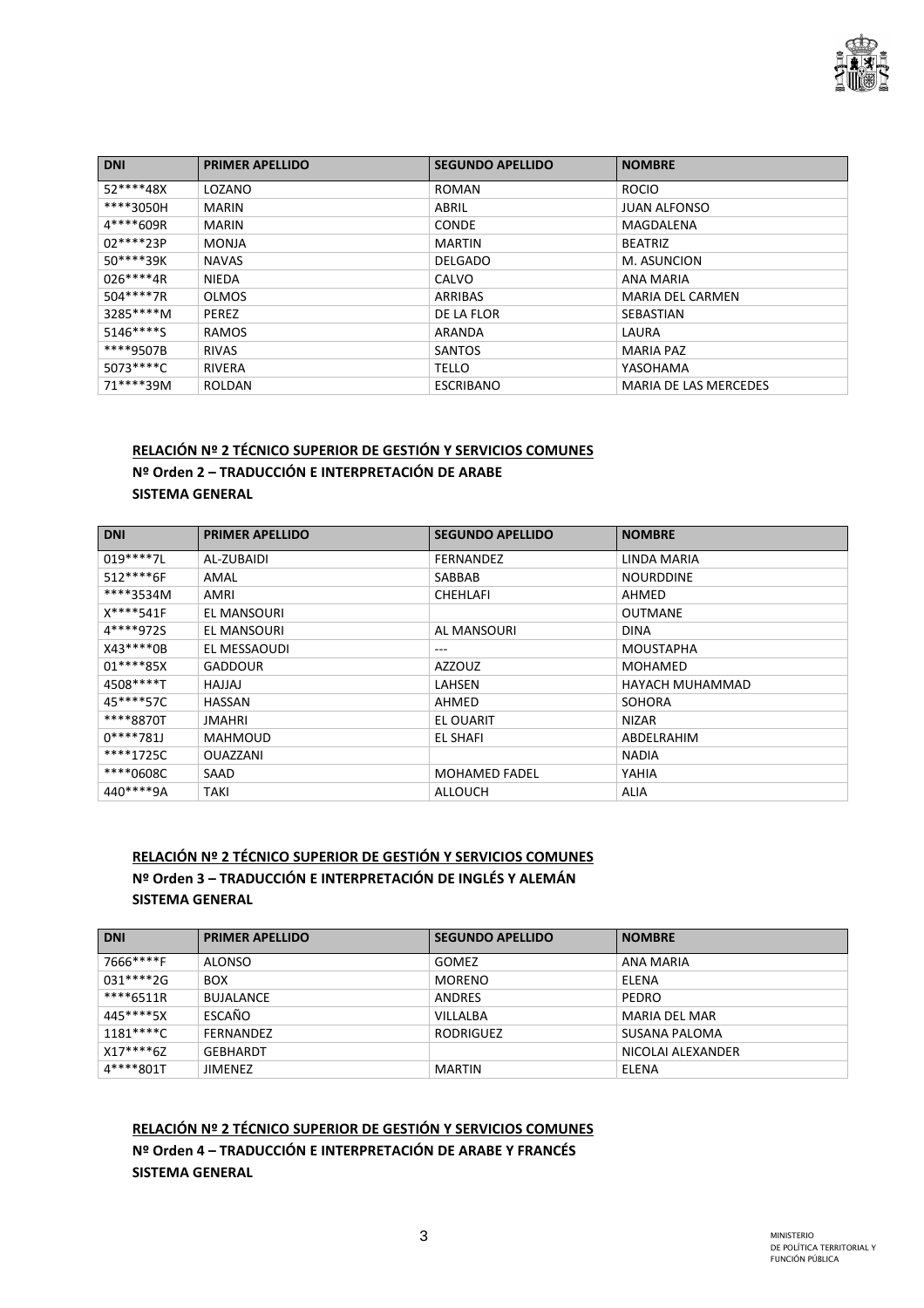

| <b>DNI</b>  | <b>PRIMER APELLIDO</b> | <b>SEGUNDO APELLIDO</b> | <b>NOMBRE</b>            |
|-------------|------------------------|-------------------------|--------------------------|
| ****2904X   | AABAIL                 | <b>BEN YAHIA</b>        | <b>AICHA</b>             |
| 49****49L   | <b>BASSIM</b>          | EL GHAZI                | ABDELHAKIM               |
| $X218***A$  | EL AMRANI              |                         | <b>MOHAMMED RADOUANE</b> |
| Y309 **** Z | <b>GHIDHAOUI</b>       |                         | <b>HEND</b>              |
| $X15***1V$  | KHAY                   |                         | SARAH                    |
| ****9963V   | MAMMERI                | <b>FEDOTOV</b>          | LYACIN                   |
| 4510****Z   | MEBROUD                | MOHAMED                 | <b>YOUSSEF</b>           |
| 452****3X   | MOHAMED                | HAMMU                   | ABDERRAHIM               |
| 48****27M   | <b>NASSIH</b>          | AIT BOURRYAL            | <b>JAVIER</b>            |
| $152***0T$  | SANTACARA              | ARAMENDI                | <b>MARIA JESUS</b>       |

## **RELACIÓN Nº 3 TÉCNICO SUPERIOR DE ACTIVIDADES TÉCNICAS Y PROFESIONALES Nº Orden 1 – MANTENIMIENTO GENERAL SISTEMA GENERAL**

| <b>DNI</b>  | <b>PRIMER APELLIDO</b>    | <b>SEGUNDO APELLIDO</b> | <b>NOMBRE</b>           |
|-------------|---------------------------|-------------------------|-------------------------|
| 7****257J   | AYERBE                    | <b>ARES</b>             | <b>JACOBO</b>           |
| 0981****Y   | <b>BARRANCO</b>           | <b>ESCAPA</b>           | <b>DAVID</b>            |
| ****7947M   | <b>BARREIRO</b>           | <b>RODRIGUEZ</b>        | ALEJANDRO               |
| 7090****F   | <b>BENITO</b>             | <b>GONZALEZ</b>         | <b>MARIO</b>            |
| X****040P   | <b>BORICO</b>             | ETEO                    | NICOLAS AURELIO         |
| 8009****J   | <b>BRU</b>                | CASASECA                | RAFAEL                  |
| ****4159X   | CARVAJAL                  | <b>MONTOYA</b>          | <b>KELLY ALEJANDRA</b>  |
| 4910****S   | <b>CASTILLA</b>           | <b>ESQUIVEL</b>         | <b>ANTONIO</b>          |
| 4****458B   | CREGO                     | <b>APARICIO</b>         | <b>NURIA</b>            |
| 0313****X   | <b>DIAZ</b>               | MEDEL                   | <b>RUFINO</b>           |
| 702 **** 1G | <b>GALINDO</b>            | <b>LLORENTE</b>         | <b>JOSE MARIA</b>       |
| ****5092K   | <b>GARCIA</b>             | CASAS                   | <b>VICTOR</b>           |
| 3****014B   | GIL                       | CHINCHILLA              | <b>DAVID</b>            |
| 328****7S   | GORDO                     | <b>GRANADOS</b>         | <b>JOSE ENRIQUE</b>     |
| $0****177L$ | <b>HERNANDEZ</b>          | <b>BORRAJO</b>          | <b>JUAN JOSE</b>        |
| 491****6Y   | <b>HERNANDEZ</b>          | JUNQUERA                | <b>ELISA</b>            |
| ****8305E   | <b>HERRAEZ</b>            | <b>GOMEZ DE SEGURA</b>  | <b>ANDRES</b>           |
| 3****145B   | <b>IGLESIAS</b>           | <b>ADRIO</b>            | <b>BIBIANA</b>          |
| 7025****J   | <b>JORGE</b>              | <b>GARCIA</b>           | <b>PATRICIA</b>         |
| 7****104L   | LOPEZ                     | <b>DOMINGUEZ</b>        | <b>JUAN ANTONIO</b>     |
| 5****828K   | LOPEZ                     | <b>GAMEZ</b>            | <b>CARLOS GREGORIO</b>  |
| 5237****L   | LOPEZ                     | <b>HUEDO</b>            | <b>ANA ISABEL</b>       |
| ****0383K   | LOPEZ                     | <b>VIZUETE</b>          | <b>FRANCISCO MANUEL</b> |
| 509****7F   | <b>MAESTRE</b>            | COLLADO                 | DANIEL                  |
| 53****81Q   | <b>MALDONADO</b>          | <b>TORRADO</b>          | <b>ANTONIO</b>          |
| 4898****J   | <b>MARIN</b>              | <b>PERNIA</b>           | <b>EDUARDO</b>          |
| ****8395D   | <b>MARTIN</b>             | PERAL                   | <b>JOSE IGNACIO</b>     |
| 257****5T   | <b>MARTIN</b>             | SEPULVEDA               | ARACELI                 |
| 03 **** 44G | <b>MARTINEZ DE BAROJA</b> | <b>VILLALON</b>         | <b>FRANCISCO JAVIER</b> |
| 090 **** 0B | <b>MAS</b>                | <b>PALMEIRO</b>         | <b>MIGUEL</b>           |
| 2****200C   | <b>MIGUEL</b>             | <b>ANTUNEZ</b>          | <b>JOSE DE</b>          |
| 3****302E   | <b>MOURILLE</b>           | QUIJADA                 | <b>LUIS MARIANO</b>     |
| $01****01L$ | <b>NAVES</b>              | <b>CRAMER</b>           | <b>CARLOS XAVIER</b>    |
| 4849****X   | <b>NOGUERA</b>            | <b>BERNAL</b>           | <b>SILVIA</b>           |
| X6****21M   | <b>PARIS</b>              |                         | <b>DINU GEORGE</b>      |
| ****1678H   | <b>PASTOR</b>             | <b>GARCIA</b>           | <b>MARTA</b>            |
| 05****97K   | PERALTA                   |                         | <b>ANGEL FERNANDO</b>   |
| 4562****Y   | PEREZ                     | <b>CABACAS</b>          | <b>FRANCISCO BORJA</b>  |
| $0****195A$ | PEREZ                     | MOYA                    | <b>FERNANDO</b>         |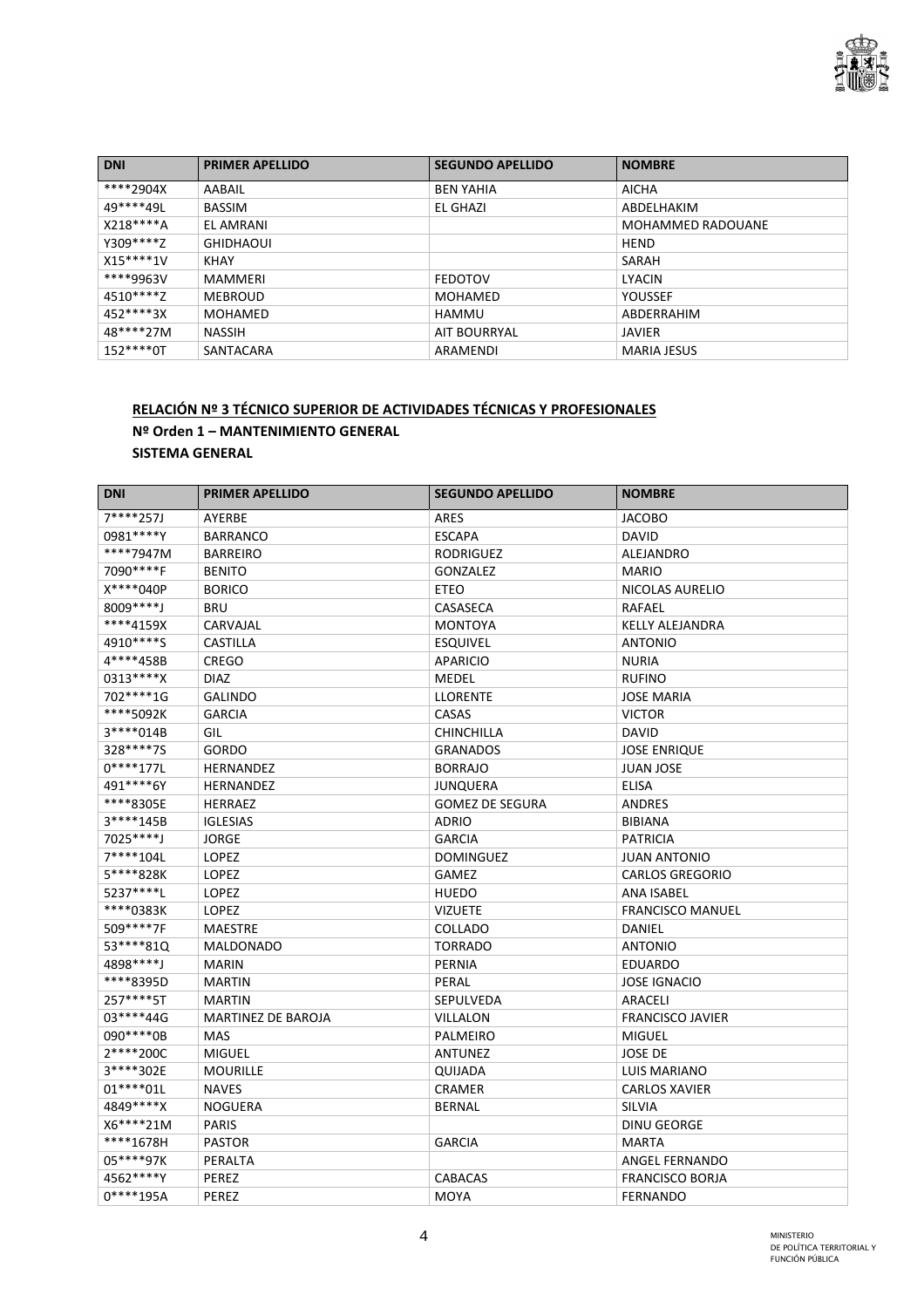

| <b>DNI</b> | <b>PRIMER APELLIDO</b> | <b>SEGUNDO APELLIDO</b> | <b>NOMBRE</b>         |
|------------|------------------------|-------------------------|-----------------------|
| ****1057W  | <b>PRADES</b>          | <b>JULVE</b>            | RAFAEL                |
| 4****943N  | <b>QUINTANA</b>        | <b>DIAZ</b>             | <b>HECTOR DAVID</b>   |
| 42****36K  | <b>QUINTANA</b>        | <b>LORENZO</b>          | PABLO                 |
| 5****255K  | RAMIRO                 | CORTIJO                 | <b>DAVID</b>          |
| $1183***M$ | <b>RAMOS</b>           | <b>DIAZ</b>             | SILVIA                |
| ****9084D  | <b>RODRIGUEZ</b>       | <b>ESTEVEZ</b>          | <b>MARTA</b>          |
| ****9991X  | <b>RODRIGUEZ</b>       | <b>RABADAN</b>          | <b>MARIO</b>          |
| ****1829L  | <b>RODRIGUEZ</b>       | SAAVEDRA                | <b>LUCIA</b>          |
| 237****8E  | <b>ROMERO</b>          | <b>MARTIN</b>           | <b>EMILIANO</b>       |
| 7665****K  | <b>ROS</b>             | <b>MORENO</b>           | <b>SERGIO</b>         |
| 45****99S  | <b>RUIZ</b>            | ABAD                    | <b>DANIEL JESUS</b>   |
| $245***6J$ | <b>SALINAS</b>         | GONZALEZ                | DANIEL ALEJANDRO      |
| ****8863N  | <b>SAN MIGUEL</b>      | <b>AYUSO</b>            | <b>BELEN</b>          |
| 081****7E  | SANCHEZ                | <b>BERROCAL</b>         | <b>LUIS ANTONIO</b>   |
| 08****32R  | SANCHEZ                | <b>FRAGOSO</b>          | <b>ANTONIO</b>        |
| 0****238C  | SANCHEZ                | <b>OJIDOS</b>           | PABLO                 |
| 46****46B  | SANCHEZ                | SANCHEZ                 | <b>ANTONIO IVAN</b>   |
| 333****9Z  | SANTOS                 | <b>RIO</b>              | PABLO                 |
| ****4743A  | SAPINO                 |                         | <b>MARIA FERNANDA</b> |
| 536****2H  | <b>SIERRA</b>          | <b>TORRE</b>            | SAMUEL                |
| 23****54N  | SOLANO                 | <b>BERNAL</b>           | <b>EDUARDO</b>        |
| 4****208A  | <b>TORRES</b>          | <b>VERA</b>             | <b>DOMINGO ADRIAN</b> |
| 05****34S  | <b>TRAPERO</b>         | <b>ESCUDERO</b>         | LUIS                  |
| 5283****S  | <b>VALIDO</b>          | <b>AFONSO</b>           | <b>ELISEO</b>         |
| 28****63C  | VARGAS                 | <b>RODRIGUEZ</b>        | <b>DAVID</b>          |
| 510****4C  | <b>VEGA</b>            | ORTEGA                  | <b>ISMAEL</b>         |
| 0308****W  | <b>VERDE</b>           | <b>RUBIO</b>            | <b>JOSE LUIS</b>      |
| 7607****S  | ZAMORO                 | DE MATOS                | <b>VICTOR JOSE</b>    |

# **RELACIÓN Nº 4 OFICIAL DE GESTIÓN Y SERVICIOS COMUNES Nº Orden 1 – Programa 1 SISTEMA GENERAL**

| <b>DNI</b>  | <b>PRIMER APELLIDO</b> | <b>SEGUNDO APELLIDO</b> | <b>NOMBRE</b>              |
|-------------|------------------------|-------------------------|----------------------------|
| 489****1J   | ABAD                   | <b>ESTEBAN</b>          | <b>JOSE ANTONIO</b>        |
| ****2949X   | ABDELKADER             | LAARBI                  | <b>FAISAL</b>              |
| 45****47N   | ABDEL-LAH              | <b>GARCIA</b>           | <b>DUNIA</b>               |
| 2****235H   | <b>AGUADO</b>          | <b>PEREZ</b>            | RAUL                       |
| 3097****G   | <b>AGUAYO</b>          | TARAZAGA                | <b>ISABEL MARIA</b>        |
| 5010****H   | <b>AGUEDA</b>          | <b>INIESTA</b>          | <b>JOSE ANTONIO</b>        |
| 708****4E   | ALAMEDA                | <b>MARTIN</b>           | SHEILA                     |
| ****2607S   | ALAMO                  | <b>GARCIA</b>           | <b>ANA ISABEL</b>          |
| ****6698T   | ALBERCA                | DE LA TORRE             | JOSE JULIO                 |
| $0078***$ B | <b>ALCAYNE</b>         | LOZANO                  | <b>ROSA MARIA</b>          |
| ****0587Y   | <b>ALFONSECA</b>       | <b>COLMENERO</b>        | <b>MARIA DEL CARMEN DE</b> |
| 4088****H   | ALIMBAU                | <b>CASTELLS</b>         | ALBERT                     |
| 5****327A   | ALMENDRO               | <b>VALLE</b>            | <b>JOSE ANTONIO</b>        |
| 44****520   | <b>ALONSO</b>          | <b>DIEZ</b>             | <b>EUGENIO</b>             |
| ****0547Q   | <b>ALONSO</b>          | <b>GARCIA</b>           | <b>VALENTIN</b>            |
| 50****31V   | <b>ALONSO</b>          | SANCHEZ                 | <b>JESUS MIGUEL</b>        |
| 0655****E   | <b>ALVARADO</b>        | <b>HERRERO</b>          | PILAR                      |
| 139****0H   | <b>ALVAREZ</b>         | <b>DORADO</b>           | LUIS ALFONSO               |
| ****8306C   | <b>ALVAREZ</b>         | <b>ESCAPA</b>           | <b>ALBERTO</b>             |
| 51 **** 540 | <b>ALVAREZ</b>         | <b>FERNANDEZ</b>        | <b>CONCEPCION</b>          |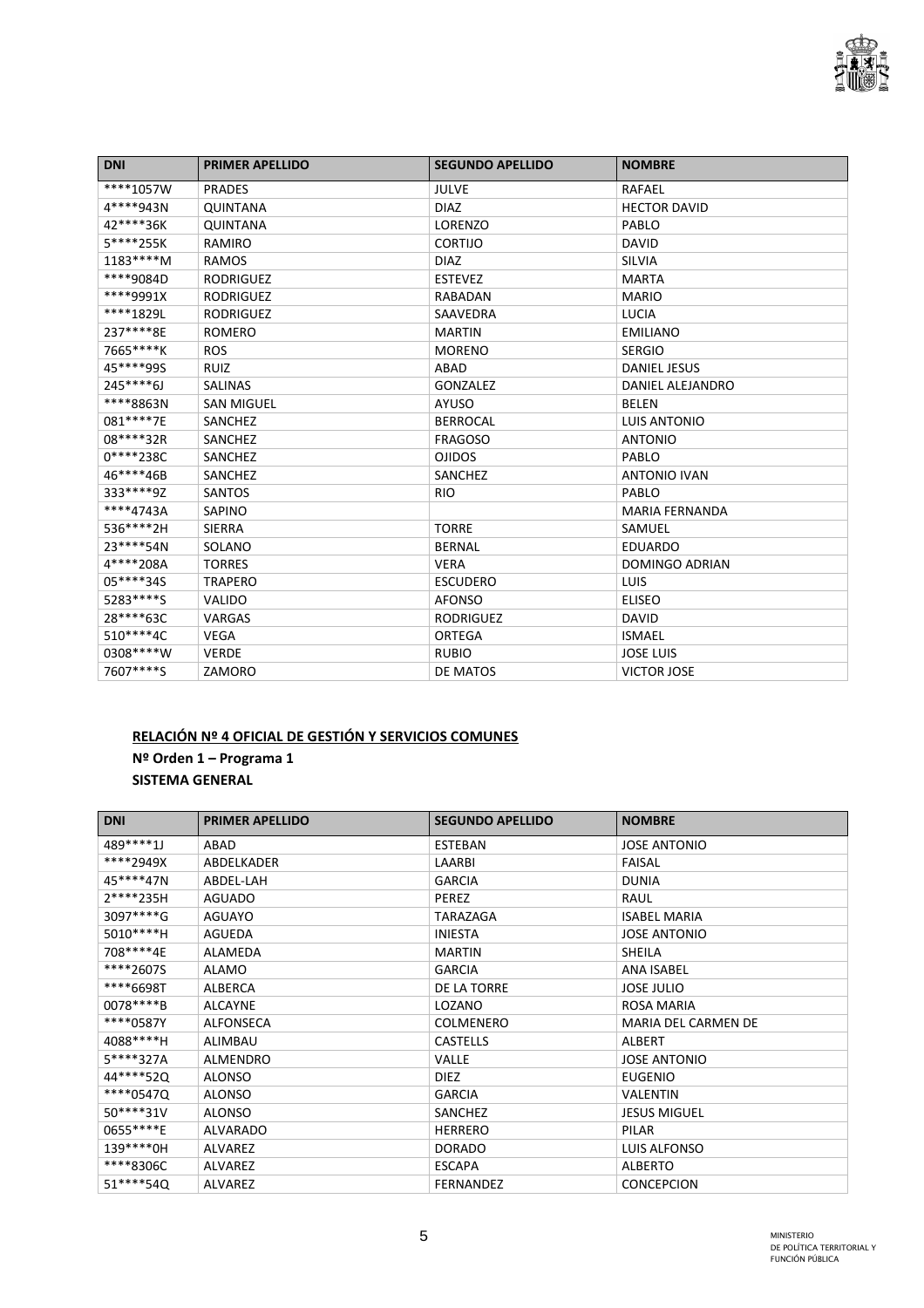

| <b>DNI</b>  | <b>PRIMER APELLIDO</b>             | <b>SEGUNDO APELLIDO</b>       | <b>NOMBRE</b>                           |
|-------------|------------------------------------|-------------------------------|-----------------------------------------|
| ****0482Y   | <b>ALVAREZ</b>                     | <b>GRANDE</b>                 | JAVIER                                  |
| 02****83B   | <b>ALVAREZ</b>                     | <b>NIETO</b>                  | <b>JOSE ANTONIO</b>                     |
| 472 **** 5D | <b>ANTA</b>                        | CALZADA                       | ALBA                                    |
| 5055****P   | <b>ANTON</b>                       | <b>QUINTAS</b>                | ALVARO                                  |
| 034****7K   | ARAGONESES                         | <b>SAN MIGUEL</b>             | <b>JOSE ANTONIO</b>                     |
| 443 **** 0L | ARANDA                             | <b>RODRIGUEZ</b>              | <b>ANTONIO</b>                          |
| ****2634N   | <b>ARCONES</b>                     | <b>TOLEDANO</b>               | JAVIER                                  |
| 4034****Z   | <b>ARQUEROS</b>                    | SANCHEZ                       | MIGUEL ANGEL                            |
| 118****9F   | ARRAZOLA                           | <b>ALEMANY</b>                | <b>RICARDO</b>                          |
| 47****42L   | ARRISCADO                          | <b>NAVARRO</b>                | JULIO                                   |
| 5086****D   | <b>ATIENZA</b>                     | <b>GARCIA</b>                 | <b>ISRAEL</b>                           |
| ****7816J   | AZAÑEDO                            | <b>HERRANZ</b>                | <b>AITOR</b>                            |
| 0****092R   | AZAÑEDO                            | SANZ                          | <b>JOSE LUIS</b>                        |
| 5****930C   | <b>BAO</b>                         | <b>PERTEGAS</b>               | <b>JOSE DAVID</b>                       |
| X5****38F   | <b>BARBULESCU</b>                  |                               | LAURA                                   |
| 5****691H   | <b>BARCELO</b>                     | <b>RODRIGUEZ</b>              | <b>JUAN ANTONIO</b>                     |
| 1540****H   | <b>BASCON</b>                      | VARGAS                        | <b>MARIA ANGELES</b>                    |
| 3267****S   | <b>BECEIRO</b>                     | <b>BARJA</b>                  | <b>MARIA PATRICIA</b>                   |
| 53 **** 60H | <b>BELDA</b>                       | <b>HERRERO</b>                | AGUSTIN                                 |
| 093 **** 1Y | <b>BELLOSTA</b>                    | <b>VILLEGAS</b>               | <b>JOSE ALBERTO</b>                     |
| 3171****R   | <b>BENITEZ</b>                     | LEYRA                         | <b>ISMAEL</b>                           |
| 06****95L   | <b>BENITEZ</b>                     | <b>SIERRA</b>                 | <b>CARLOS JOSE</b>                      |
| 4****777E   | <b>BENLLOCH</b>                    | PEREZ                         | <b>VICENTE</b>                          |
| 71 **** 67V | <b>BERMEJO</b>                     | GONZALEZ                      | JAVIER                                  |
| ****9013N   | <b>BERMEJO</b>                     | PEREZ                         | <b>HECTOR</b>                           |
| 2****535L   | <b>BERMUDEZ</b>                    | <b>FONTES</b>                 | ESTEBAN                                 |
| 7880****R   | <b>BERMUDEZ</b>                    | LEMA                          | RAQUEL MARIA                            |
| 30****78B   | <b>BERMUDEZ</b>                    | <b>MOLINA</b>                 | LUIS                                    |
| 4682 **** D | <b>BERMUDEZ</b>                    | <b>MOYANO</b>                 | MONTSERRAT                              |
| ****3281V   | <b>BERNABE</b>                     | <b>ROMAN</b>                  | <b>BELEN</b>                            |
| 787****8S   | <b>BERNAL</b>                      | GONZALEZ                      | <b>JUAN MANUEL</b>                      |
| ****4155C   |                                    | ESPAÑA                        |                                         |
| ****4003Z   | <b>BIEDMA</b>                      | <b>HERNANDEZ</b>              | CARMEN<br><b>JOSE ANGEL</b>             |
| 3265****M   | <b>BLANCA</b>                      | <b>ANTELO</b>                 |                                         |
| ****5272E   | <b>BLANCO</b><br><b>BLANCO</b>     |                               | <b>ALFREDO</b>                          |
| 165****4R   |                                    | LOPEZ                         | ANDRES<br>PEDRO                         |
| 33****09B   | <b>BLANCO</b>                      | <b>MARTIN</b>                 |                                         |
| 40****28D   | <b>BLANCO</b><br>BOADA             | <b>TAMAYO</b><br><b>BOADA</b> | <b>MARIA GLORIA</b><br>REBECA           |
| 5****997B   |                                    |                               |                                         |
| 7467****Z   | <b>BOCANEGRA</b><br><b>BOLIVAR</b> | MASCUÑANO<br>PEREZ            | <b>FRANCISCO JAVIER</b><br><b>BORJA</b> |
| ****6823E   |                                    |                               |                                         |
| 50****04Y   | BOLLO                              | <b>ALEJANDRE</b>              | <b>ALFONSO</b>                          |
|             | <b>BORDEL</b>                      | <b>JIMENEZ</b>                | <b>BEATRIZ</b>                          |
| $317***6J$  | <b>BORDERIAS</b>                   | <b>HUERTA</b>                 | ANTONIO-JAVIER                          |
| 5300****J   | <b>BRAVO</b>                       | <b>GARCIA</b>                 | <b>GEMA MARIA</b>                       |
| 2****974N   | <b>BRAVO</b>                       | <b>ROMAN</b>                  | <b>JUAN LUIS</b>                        |
| 786****3A   | <b>BRIONES</b>                     | <b>ROMERO</b>                 | DIEGO JOSE                              |
| 7****215X   | <b>BUEZAS</b>                      | ARGIBAY                       | <b>NORMAN</b>                           |
| ****6396S   | <b>BUJIA</b>                       | <b>MARTIN</b>                 | DAVID                                   |
| 35****32W   | <b>BURGOS</b>                      | <b>MUÑIZ</b>                  | <b>JOSE LUIS</b>                        |
| ****9705K   | <b>BUSTOS</b>                      | <b>JIMENEZ</b>                | <b>JOSE LUIS</b>                        |
| ****0223F   | CABALLERO                          | <b>MESA</b>                   | <b>MOISES</b>                           |
| 7451****Z   | CABAÑERO                           | PLAZA                         | <b>ISABEL MARIA</b>                     |
| 732****3M   | <b>CABESTRE</b>                    | <b>MONGUILOD</b>              | <b>GEMA</b>                             |
| 04****90H   | CABRERA                            | <b>MORCILLO</b>               | PEDRO JOSE                              |
| 0461 **** L | CALLEJA                            | <b>PANADERO</b>               | <b>MARIO</b>                            |
| ****8141H   | CALVO                              | <b>ALBUIXECH</b>              | <b>JAVIER</b>                           |
| 0****904A   | CALVO                              | <b>GASPAR</b>                 | <b>DIMAS</b>                            |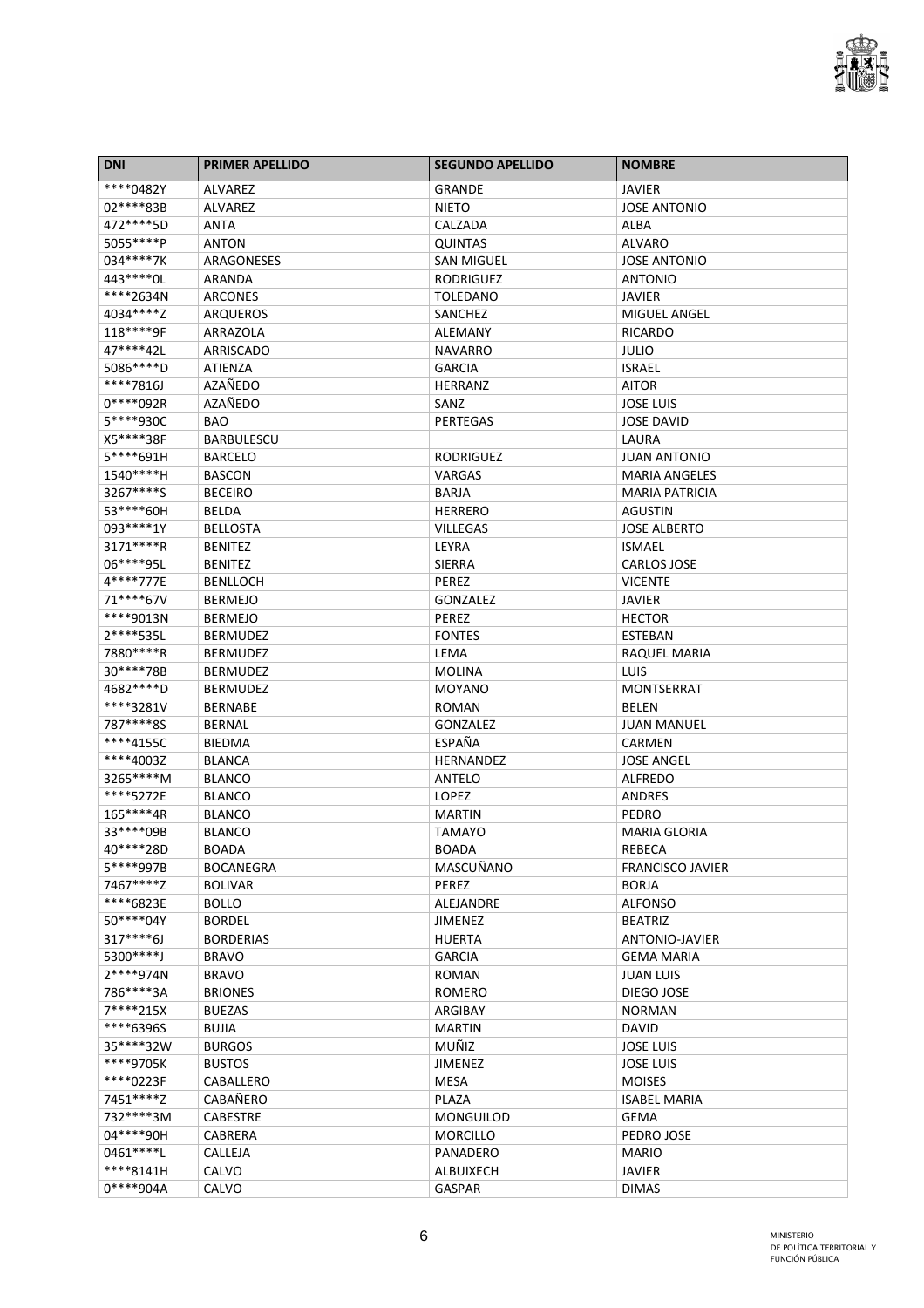

| <b>DNI</b>  | <b>PRIMER APELLIDO</b> | <b>SEGUNDO APELLIDO</b>  | <b>NOMBRE</b>             |
|-------------|------------------------|--------------------------|---------------------------|
| ****5675F   | CANO                   | <b>DIAZ</b>              | SANDRA                    |
| ****9790M   | CANTERO                | CALDERA                  | <b>MIGUEL ANGEL</b>       |
| 3****314K   | <b>CANTO</b>           | VAZQUEZ                  | <b>ARTURO JOSE</b>        |
| 5019 **** Z | CAÑAS                  | <b>ARROYO</b>            | <b>FRANCISCO JAVIER</b>   |
| 7051****J   | CAÑAVERAS              | <b>HERRAIZ</b>           | <b>JOSE MANUEL</b>        |
| 4****633K   | CAÑELLAS               | RIERA                    | <b>JUAN</b>               |
| 48****60V   | <b>CAPDEVILA</b>       | <b>MATEOS</b>            | ALBA                      |
| 31****11K   | <b>CAPITAN</b>         | CARRETERO                | <b>JENNIFER</b>           |
| ****1712T   | CARBALLIDO             | <b>DIAZ</b>              | <b>FRANCISCO JUAN</b>     |
| ****0407J   | CARMONA                | DEL POZO                 | <b>JOSE LUIS</b>          |
| 449****4D   | <b>CARMONA</b>         | <b>MARTINEZ</b>          | <b>ANTONIO FERNANDO</b>   |
| 525****2A   | <b>CARPINTERO</b>      | DEL AMO                  | <b>ALBERTO</b>            |
| 07****36A   | CARRASCO               | <b>MARTIN</b>            | <b>JOSE MARIA</b>         |
| 0748****C   | CARRERO                | SANCHEZ-ESCRIBANO        | <b>MARIA DEL VALLE</b>    |
| 49****52B   | CASTELLANOS            | <b>TENLLADO</b>          | <b>GEMA MARIA</b>         |
| 3****550P   | CASTRO                 | <b>CRECENTE</b>          | <b>EMILIO</b>             |
| 2****850Z   | <b>CASTRO</b>          | <b>MARTINEZ</b>          | MANUEL                    |
| ****3555L   | CATEDRA                | <b>NAVIDAD</b>           | <b>JUAN CARLOS</b>        |
| 4****622V   | CAZORLA                | <b>VERA</b>              | <b>GUILLERMO TOMAS</b>    |
| 0****002B   | <b>CHICO</b>           | ABARCA                   | <b>ANDRES</b>             |
| 4****903K   | <b>CID</b>             | <b>BUSTAMANTE</b>        | <b>MARIA JENNIFER DEL</b> |
| 5286****D   | <b>CID</b>             | <b>GARCIA</b>            | <b>CAROLINA</b>           |
| 7737****A   | <b>CIVICO</b>          | <b>MORALES</b>           | <b>FRANCISCO</b>          |
| 254 **** 4D | <b>CLAVERO</b>         | PEREZ                    | <b>GUILLERMO</b>          |
| 52****67B   | COBO                   | DIAZ                     | <b>JAVIER</b>             |
| 3****959X   | <b>COBOS</b>           | CHACON                   | <b>ANTONIO MARIA</b>      |
| 5275****K   | COLLADO                | ALVAREZ                  | MIGUEL ANGEL              |
| 2****750B   | COLLADO                | <b>ROMERO</b>            | MANUEL                    |
| 7****610E   | <b>CONDE</b>           | <b>VILLEGAS</b>          | JOSE                      |
| 509 **** 0G | <b>CONTRERAS</b>       | <b>FUENTES</b>           | ALEJANDRO                 |
| ****9384E   | <b>CORREA</b>          | ANGEL-CRUZ               | <b>VIRGINIA</b>           |
| 35****88N   | <b>CORTIZO</b>         | <b>CONDE</b>             | <b>JOSE CARLOS</b>        |
| 7101****B   | COSME                  | <b>FRANCO</b>            | <b>JUAN</b>               |
| 5022****A   | <b>CRESPO</b>          | <b>GONZALEZ</b>          | <b>ANGEL ALBERTO</b>      |
| 177****5V   | <b>CUBERO</b>          | FERRANDO                 | <b>LINO</b>               |
| 0568 **** D | <b>CUESTA</b>          | GOMEZ-CARABALLO          | <b>CESAR</b>              |
| 473 **** 47 | <b>CUESTA</b>          | MUÑOZ                    | DAVID                     |
| 4749 **** G | <b>CUESTA</b>          | <b>VIANA</b>             | ALEJANDRO                 |
| 5****258C   | <b>CUEVAS</b>          | <b>GRANDES</b>           | <b>ANTONIO JOSE</b>       |
| 05****38F   | <b>DELGADO</b>         | <b>POBLETE</b>           | <b>MARIA DEL PILAR</b>    |
| ****4494W   | <b>DIAZ</b>            | <b>BURGOS</b>            | <b>MARTIN</b>             |
| 0803 **** A | <b>DIAZ</b>            | <b>CORRAL</b>            | <b>JOSE LUIS</b>          |
| 472 **** 7N | <b>DIAZ</b>            | <b>GUTIERREZ</b>         | ALMUDENA                  |
| 5****759X   | <b>DIAZ</b>            | RUIZ                     | RAFAEL                    |
| 4311****Y   | <b>DIAZ</b>            | SANCHEZ                  | <b>NORBERTO</b>           |
| 7****676W   | <b>DIEZ</b>            | <b>FERNANDEZ</b>         | <b>JAVIER</b>             |
| 5****043H   | <b>DOVALE</b>          | <b>MOLINA</b>            | DANIEL                    |
| 52****36K   | <b>DURAN</b>           | PAJUELO                  | LORENZO                   |
| 0797****G   | <b>ENCINAS</b>         | <b>MATEOS</b>            | PEDRO JOSE                |
| 5358 **** G | <b>ERAZO</b>           | <b>MORA</b>              | <b>GIOVANNY</b>           |
| $0****613V$ | <b>ESCARPA</b>         | PEREZ                    | <b>MIRIAM</b>             |
| ****7231T   | <b>ESCOBAR</b>         | <b>BENITO</b>            | <b>JOSE LUIS</b>          |
| ****7448X   | <b>ESCOBAR</b>         | <b>GONZALEZ REGUERAL</b> | <b>EDUARDO MAURO</b>      |
| $0****214F$ | <b>ESCUDERO</b>        | <b>IGLESIAS</b>          | <b>JOSE RAMON</b>         |
| 5****158C   | <b>ESOJO</b>           | QUERO                    | <b>JUAN ALBERTO</b>       |
| ****6782B   | ESPAÑA                 | <b>GARCIA</b>            | <b>ANTONIO</b>            |
| ****5745J   | <b>ESQUIVEL</b>        | <b>MARTIN</b>            | <b>FRANCISCO</b>          |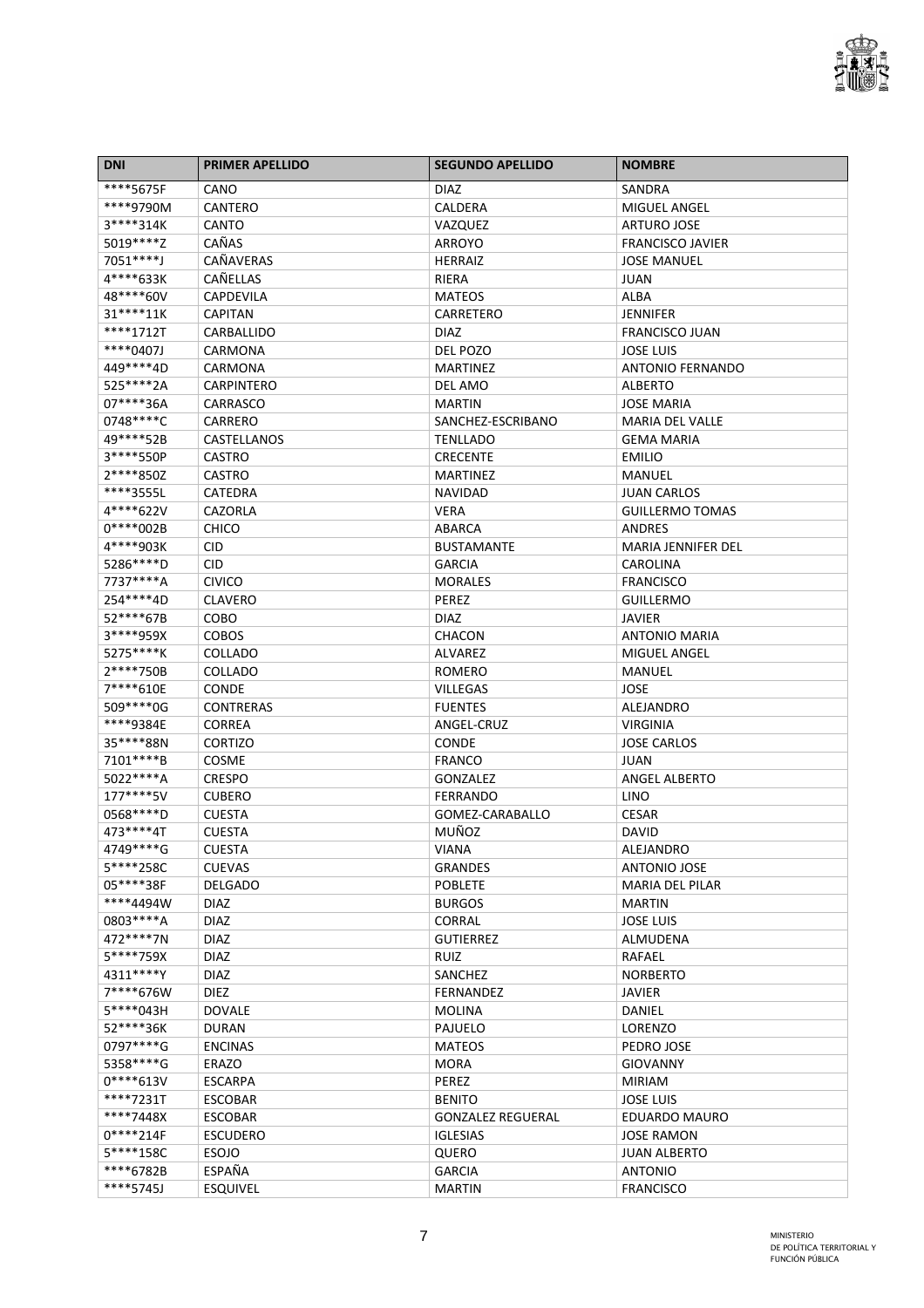

| <b>DNI</b>  | <b>PRIMER APELLIDO</b>     | <b>SEGUNDO APELLIDO</b> | <b>NOMBRE</b>           |
|-------------|----------------------------|-------------------------|-------------------------|
| 4****823Z   | ESTEBAN                    | <b>MARTIN</b>           | RAUL                    |
| ****5726W   | <b>ESTEBAN</b>             | <b>MATEOS</b>           | <b>HECTOR</b>           |
| 504****8Z   | ESTEBAN                    | SERRANO                 | <b>KEVIN</b>            |
| 47****88P   | <b>FAJARDO</b>             | <b>CABAÑERO</b>         | RAQUEL                  |
| 376****6Z   | <b>FAURE</b>               | GIL                     | <b>ALBERTO</b>          |
| 02 **** 40Q | <b>FERNANDEZ</b>           | <b>CARRERAS</b>         | <b>SERGIO</b>           |
| 747****6V   | FERNANDEZ                  | CASTILLO                | JESUS                   |
| 153****7V   | FERNANDEZ                  | <b>CONDE</b>            | <b>FRANCISCO JAVIER</b> |
| 2****910E   | FERNANDEZ                  | GONZALEZ                | <b>LETICIA</b>          |
| ****9333M   | <b>FERNANDEZ</b>           | <b>GUERRERO</b>         | PAOLA                   |
| 47****00J   | <b>FERNANDEZ</b>           | <b>MENCHERO</b>         | <b>RUBEN</b>            |
| ****8942R   | <b>FERNANDEZ</b>           | <b>MORILLAS</b>         | <b>DIEGO</b>            |
| 4554****T   | <b>FERNANDEZ</b>           | <b>MOYA</b>             | JOSE                    |
| 123****2X   | <b>FERNANDEZ</b>           | <b>RETUERTO</b>         | <b>OSCAR</b>            |
| 7****291X   | <b>FERNANDEZ</b>           | <b>RODRIGUEZ</b>        | <b>MANUEL MARIA</b>     |
| 50****61B   | <b>FERNANDEZ</b>           | <b>SAIZ</b>             | <b>JOSE GONZALO</b>     |
| ****4856T   | <b>FERNANDEZ</b>           | SANTAMARIA              | <b>MIGUEL ANGEL</b>     |
| 3332 **** B | <b>FERREIRO</b>            | FERNANDEZ               | JOSE                    |
| 04 **** 06A | <b>FERRER</b>              | CASTILLO                | <b>SERGIO</b>           |
| 714****7Q   | <b>FERRERO</b>             | <b>BRAVO</b>            | <b>MARIO</b>            |
| ****5156H   |                            | ARASTELL                |                         |
| 0917****Q   | <b>FERRO</b><br><b>FEU</b> |                         | JORGE                   |
|             |                            | <b>MOLINA</b>           | CARLOS                  |
| 5292 **** L | <b>FLOR</b>                | PARDO                   | <b>EMILIO DE LA</b>     |
| ****0290Z   | <b>FLORES</b>              | <b>BRAVO</b>            | <b>FELIX ABEL</b>       |
| 3****157X   | <b>FLORES</b>              | PEREZ                   | <b>MOISES</b>           |
| 0796****Z   | <b>FORTEZA</b>             | ESTEBAN                 | <b>FERNANDO</b>         |
| 2****737P   | <b>FREYRE</b>              | CASTILLO                | <b>JOHNNY</b>           |
| 7****104N   | <b>FUENTE</b>              | PASCUAL                 | JOSE LUIS DE LA         |
| 51****54M   | <b>FUENTES</b>             | <b>GOMEZ</b>            | DAVID                   |
| 026****1W   | <b>FUENTES</b>             | <b>GOMEZ</b>            | <b>VICENTE</b>          |
| 118****1E   | <b>FUENTES</b>             | <b>NEVADO</b>           | RAUL                    |
| ****8338Y   | <b>FUENTES</b>             | VAQUERO                 | <b>JAVIER</b>           |
| 056****3X   | <b>GALIANO</b>             | <b>DIAZ</b>             | LUIS-FERNANDO           |
| 500****5E   | <b>GALINDO</b>             | GONZALEZ                | MARIA BEGOÑA            |
| $0****173E$ | GALVEZ                     | <b>ROJAS</b>            | <b>JOSE MARIA</b>       |
| 48****96B   | <b>GALVIN</b>              | <b>TORRES</b>           | JUAN LUIS               |
| 761****7B   | <b>GANDARA</b>             | SANCHEZ                 | SEBASTIAN               |
| 438****6J   | <b>GARCIA</b>              | ALVAREZ                 | FRANCISCO JOSE          |
| 4843****R   | <b>GARCIA</b>              | ANDANI                  | <b>ANTONIO</b>          |
| 7****663H   | <b>GARCIA</b>              | <b>ANDRAY</b>           | PEDRO                   |
| 5209****E   | <b>GARCIA</b>              | ARANDA                  | <b>JOAQUIN</b>          |
| ****5472Y   | <b>GARCIA</b>              | ARRIOLA                 | <b>JESUS</b>            |
| 335****4S   | <b>GARCIA</b>              | <b>BERRENDERO</b>       | PEDRO                   |
| 2920 **** L | <b>GARCIA</b>              | <b>CHARDI</b>           | <b>FRANCISCO</b>        |
| 0****629G   | <b>GARCIA</b>              | <b>DEL CASTILLO</b>     | JUAN                    |
| 78****18P   | <b>GARCIA</b>              | <b>GAMEZ</b>            | YERAY                   |
| 5****933T   | <b>GARCIA</b>              | <b>GARCIA</b>           | <b>JACKSON JAVIER</b>   |
| 5042****P   | <b>GARCIA</b>              | GONZALEZ                | ALBERTO JULIO           |
| 529 **** 1T | <b>GARCIA</b>              | <b>GONZALEZ</b>         | <b>ENRIQUE</b>          |
| ****1611R   | <b>GARCIA</b>              | <b>JIMENEZ</b>          | <b>MARIA DEL CARMEN</b> |
| 5****524Z   | <b>GARCIA</b>              | <b>MARTIN</b>           | <b>MARTA</b>            |
| $0****316N$ | <b>GARCIA</b>              | <b>MARTINEZ</b>         | <b>JORGE</b>            |
| 5287****M   | <b>GARCIA</b>              | <b>MARTINEZ</b>         | <b>JUAN CARLOS</b>      |
| 0****889V   | <b>GARCIA</b>              | <b>MOLINA</b>           | <b>VICENTE</b>          |
| 038 **** 7N | <b>GARCIA</b>              | PEÑA                    | <b>FRANCISCO JAVIER</b> |
| 15****62Y   | <b>GARCIA</b>              | <b>REINO</b>            | MARIA JOAQUINA          |
| ****5432B   | <b>GARCIA</b>              | <b>RIOS</b>             | <b>JOSE ANTONIO</b>     |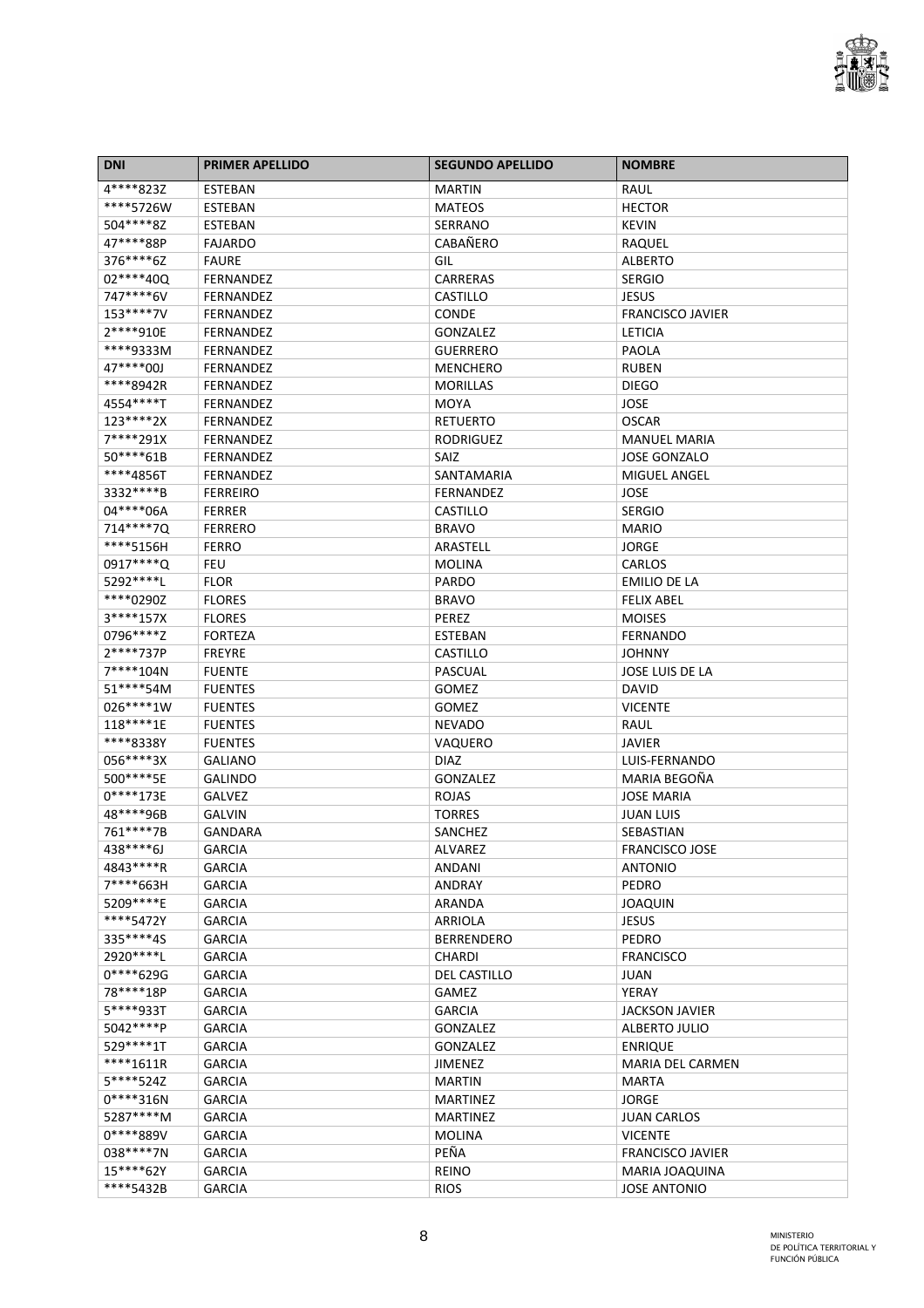

| <b>DNI</b>   | <b>PRIMER APELLIDO</b> | <b>SEGUNDO APELLIDO</b> | <b>NOMBRE</b>        |
|--------------|------------------------|-------------------------|----------------------|
| 13****48Y    | <b>GARCIA</b>          | SAIZ                    | <b>RICARDO</b>       |
| 5****530B    | <b>GARCIA</b>          | <b>TRUCHADO</b>         | <b>FERNANDO</b>      |
| 03 **** 45F  | <b>GARCIA - CONDE</b>  | LEON                    | PABLO                |
| 7****6495    | <b>GARIJO</b>          | LAFUENTE                | <b>DAVID</b>         |
| ****8315X    | GARRI                  | MANAREL                 | PILAR                |
| 75****33F    | <b>GARRIDO</b>         | CANO                    | <b>ISIDRO ISMAEL</b> |
| 506****7W    | <b>GARRIDO</b>         | <b>GONZALEZ</b>         | <b>ENRIQUE</b>       |
| 7467****D    | <b>GARRIDO</b>         | VELEZ                   | <b>ALFREDO</b>       |
| ****5397X    | <b>GAVIRA</b>          | PEREZ                   | <b>JUAN BAUTISTA</b> |
| 4****706J    | <b>GAYA</b>            | <b>ALBERTI</b>          | <b>PEDRO</b>         |
| 5****060V    | GIL                    | <b>RIVERA</b>           | <b>DAVID</b>         |
| 771 **** 0E  | <b>GIRALDO</b>         | ARIAS                   | <b>LADY VIVIANA</b>  |
| 0530****T    | GOMEZ                  | <b>ALONSO</b>           | <b>ALEJANDRO</b>     |
| 11****83W    | GOMEZ                  | ARJONA                  | ALEJANDRO MAGNO      |
| 719 **** 0X  | GOMEZ                  | <b>CONDE</b>            | DANIEL               |
| 53 **** 85N  | <b>GOMEZ</b>           | <b>GONZALEZ</b>         | JAIME                |
| ****2140J    | <b>GOMEZ</b>           | <b>GUERRERO</b>         | <b>JESUS</b>         |
| ****3579F    | GOMEZ                  | LORENZO                 | <b>JAVIER</b>        |
| ****0959V    | <b>GOMEZ</b>           | <b>MIÑAMBRES</b>        | <b>ADRIAN</b>        |
| 184****5V    | <b>GOMEZ</b>           | <b>ROYO</b>             | <b>SERGIO</b>        |
| 5286****Z    | <b>GOMEZ</b>           | <b>TAPETADO</b>         | <b>ISRAEL</b>        |
| 509 **** 3B  | <b>GONZALEZ</b>        | <b>CUSTODIO</b>         | GABRIEL              |
| 042****1K    | <b>GONZALEZ</b>        | <b>DIAZ</b>             | <b>DAVID</b>         |
| ****8308E    | <b>GONZALEZ</b>        | DIEZ                    | <b>ROBERTO</b>       |
| 0420****P    | GONZALEZ               | <b>GARCIA</b>           | <b>DAVID</b>         |
| 5****463Y    | <b>GONZALEZ</b>        | <b>JIMENEZ</b>          | <b>MARIA PILAR</b>   |
| 3021 **** R  | <b>GONZALEZ</b>        | <b>MACARRO</b>          | SARA                 |
| 5295****E    |                        |                         |                      |
| 48****86S    | <b>GONZALEZ</b>        | MANGADA                 | RAQUEL               |
|              | <b>GONZALEZ</b>        | <b>MARTINEZ</b>         | <b>GINES</b>         |
| 03****02M    | GONZALEZ               | PUEBLA                  | CARLOS               |
| ****0653B    | GONZALEZ               | SANTOS                  | ADRIAN               |
| 714****1D    | <b>GUERRERO</b>        | <b>GUTIERREZ</b>        | <b>DAVID</b>         |
| 200****1S    | <b>GUERRERO</b>        | <b>ROMERO</b>           | LIBERTAD             |
| ****1703Y    | <b>HAMMU</b>           | <b>CHAIB</b>            | RAMSIS               |
| 7703****H    | <b>HENAO</b>           | <b>HERRERA</b>          | <b>JUAN PABLO</b>    |
| 47****14V    | <b>HEREDIA</b>         | GOMEZ                   | CARLOS               |
| 1772****K    | HERNANDEZ              | <b>ALCALDE</b>          | ANGEL PABLO          |
| $ ***3671Q$  | HERNANDEZ              | CASTRO                  | ARANZAZU             |
| 04****39B    | HERNANDEZ              | OSMA                    | CARLOS               |
| 761****4V    | <b>HERNANDEZ</b>       | SALGUERO                | <b>LUIS DANIEL</b>   |
| 06****13C    | <b>HERRAEZ</b>         | <b>VELASCO</b>          | <b>ALBERTO</b>       |
| 44****75Z    | <b>HERRERO</b>         | CABRERA                 | <b>ADRIAN</b>        |
| 5****319G    | <b>HERRERO</b>         | <b>OCA</b>              | <b>JUAN CARLOS</b>   |
| ****1982Z    | <b>HERRERO</b>         | PEÑA                    | ANDREAS              |
| 3****350K    | <b>HEVIA</b>           | FERNANDEZ               | <b>JUAN LUIS</b>     |
| 50****22L    | <b>HIDALGO</b>         | <b>ROMERO</b>           | <b>EVA</b>           |
| 1****860R    | <b>HIDALGO</b>         | <b>ROMERO</b>           | <b>JOSE CARLOS</b>   |
| 525 **** OF  | <b>HIGUERO</b>         | <b>GUILLEN</b>          | <b>DIEGO</b>         |
| 079 **** 5Z  | <b>IGLESIAS</b>        | ZABALLOS                | <b>MANUEL ISAAC</b>  |
| 3097****A    | <b>IGLESIAS</b>        | ZAMORA                  | RAUL                 |
| 708****5M    | <b>INGELMO</b>         | <b>SEISDEDOS</b>        | <b>ROBERTO</b>       |
| 4482 ***** L | <b>INSUA</b>           | <b>BARROS</b>           | <b>ALBERTO</b>       |
| 5****634N    | <b>JIMENEZ</b>         | <b>BORREGO</b>          | ANGEL                |
| 502****4C    | JIMENEZ                | <b>GUIJARRO</b>         | <b>JUAN-MANUEL</b>   |
| $0****151Q$  | <b>JIMENEZ</b>         | <b>GUTIERREZ</b>        | <b>CASIMIRO</b>      |
| 0262 **** A  | <b>JIMENEZ</b>         | <b>MARQUEZ</b>          | MANUEL               |
| 431****4C    | JIMENEZ                | <b>NAVARRO</b>          | <b>JOSE</b>          |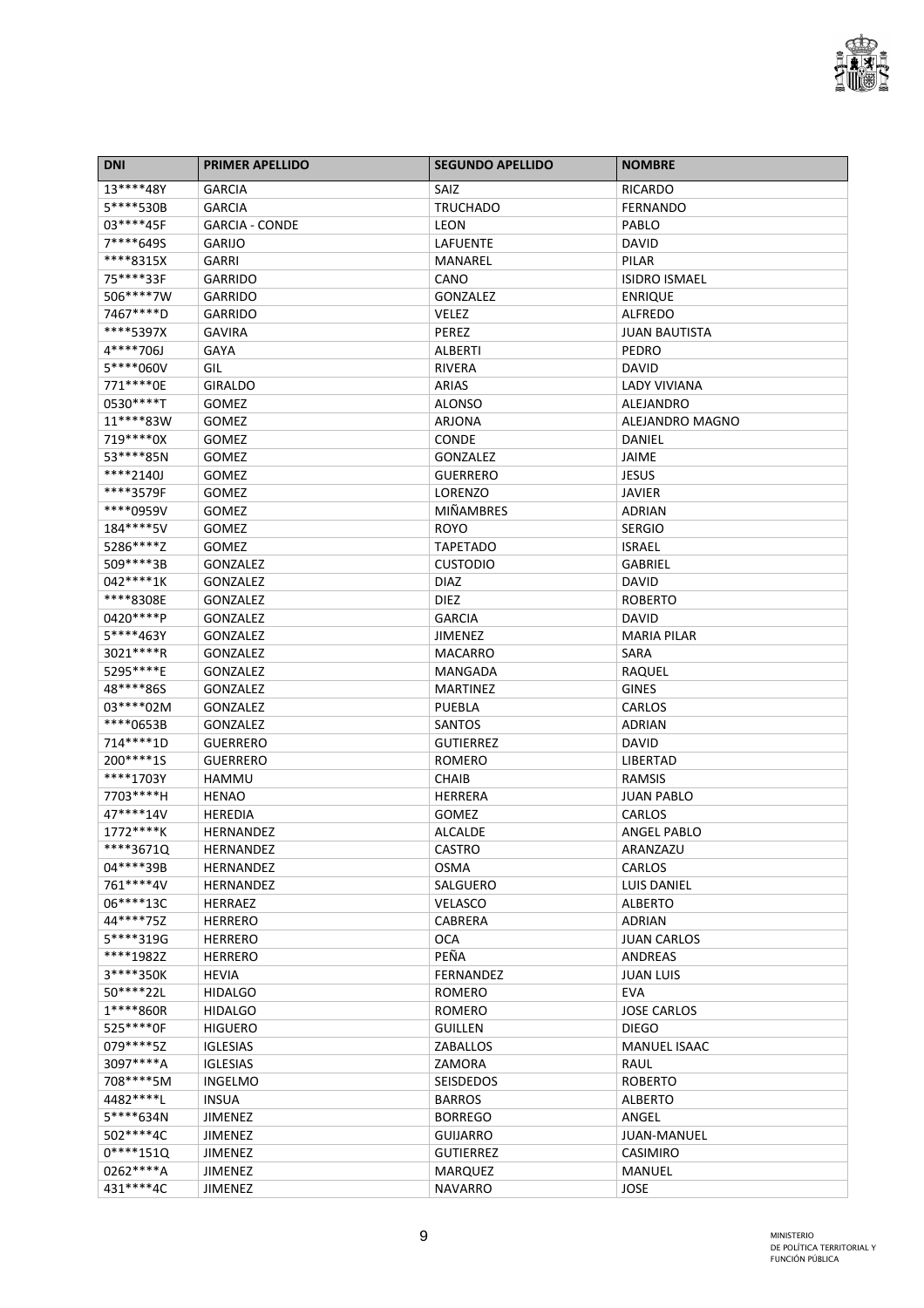

| <b>DNI</b>  | <b>PRIMER APELLIDO</b> | <b>SEGUNDO APELLIDO</b> | <b>NOMBRE</b>          |
|-------------|------------------------|-------------------------|------------------------|
| 11****35N   | <b>JIMENEZ</b>         | SEBASTIAN               | <b>ESTER</b>           |
| 70****58Z   | <b>JORDAN</b>          | <b>GARCIA</b>           | <b>DIEGO</b>           |
| 5****622T   | LABARRA                | RUIZ                    | <b>MIGUEL ANGEL</b>    |
| 509****2S   | LABRADOR               | <b>MOLINA</b>           | <b>ALBERTO</b>         |
| 75****49C   | LADRON DE GUEVARA      | <b>MARIN</b>            | <b>MARIA DEL MAR</b>   |
| 50****83B   | LARA                   | <b>RECUERO</b>          | MANUEL                 |
| 757****3A   | <b>LEAL</b>            | <b>DELGADO</b>          | ANDRES                 |
| ****8728G   | <b>LEAL</b>            | <b>ESQUINAS</b>         | <b>FRANCISCO</b>       |
| 5****447N   | LEDESMA                | ORDOÑEZ                 | <b>NURIA</b>           |
| 51 **** 86F | <b>LEON</b>            | <b>MEDRANO</b>          | <b>VICTOR MANUEL</b>   |
| ****4810B   | <b>LLORENS</b>         | CAMPOS                  | RICARDO                |
| ****0325P   | <b>LOBETE</b>          | <b>EJELERI</b>          | <b>MARIA PILAR</b>     |
| 7****175T   | <b>LOJO</b>            | PEREZ                   | DANIEL                 |
| 530****5X   | LOPEZ                  | <b>CONSUEGRA</b>        | <b>ANTONIO</b>         |
| ****2432E   | LOPEZ                  | <b>COVACHO</b>          | LAURA                  |
| 0570****F   | LOPEZ                  | <b>DIAZ</b>             | <b>CRISTINA</b>        |
| 4****789N   | <b>LOPEZ</b>           | <b>FERNANDEZ</b>        | ANGEL                  |
| 3353 **** A | LOPEZ                  | <b>GARCIA</b>           | LUIS                   |
| ****7514W   | LOPEZ                  | <b>HOLGADO</b>          | ABEL                   |
| 0516****Y   | <b>LOPEZ</b>           | <b>LAORDEN</b>          | <b>MANUEL</b>          |
| ****4110A   | LOPEZ                  | LOZANO                  | <b>SERGIO</b>          |
| 5211****Z   | LOPEZ                  | <b>MARTIN</b>           | <b>FELIX</b>           |
| ****8381Z   | LOPEZ                  | <b>MONTERO</b>          | <b>JOSE PEDRO</b>      |
| ****6328B   | LOPEZ                  | <b>MORENO</b>           | <b>ALVARO</b>          |
| ****3071V   | <b>LOPEZ</b>           | <b>RODRIGUEZ</b>        | <b>ESTEBAN</b>         |
| ****6948B   | <b>LOPEZ</b>           | <b>SUAREZ</b>           | <b>ANTONIA</b>         |
| 4****228Q   | LORA                   | <b>MANZORRO</b>         | <b>LORENZO NAZARET</b> |
| 8008 **** C | LORRIO                 | <b>MOLIA</b>            | ALEJANDRA              |
| ****8244V   | LOZANO                 | <b>GOMEZ</b>            | <b>VIRGILIO</b>        |
| 027****2Q   | LOZANO                 | LOPEZ                   | PEDRO PABLO            |
| 5****357W   | <b>LUCAS</b>           | <b>ESTEBAN</b>          | <b>MARIO DE</b>        |
| ****2024C   | <b>LUCAS</b>           | <b>GALAN</b>            | <b>SERGIO</b>          |
| 5405****H   | <b>LUIS</b>            | <b>LEON</b>             | <b>MARIA</b>           |
| 5304****S   | LUMBRERAS              | <b>ROSALES</b>          | <b>SERGIO</b>          |
| 328 **** 8D | LUNA                   | <b>GOMEZ</b>            | <b>MAURO</b>           |
| ****2097H   | LUQUE                  | <b>DOS SANTOS</b>       | JAVIER                 |
| ****4687E   | LUQUE                  | LAVILLA                 | <b>RUBEN</b>           |
| 5****020K   | <b>MACHES</b>          | GONZALEZ                | <b>DAVID</b>           |
| 519****4N   | MADARIAGA              | <b>IGLESIAS</b>         | <b>CONCEPCION DE</b>   |
| 7****254K   | <b>MAESTRE</b>         | <b>MAESTRE</b>          | <b>ALBERTO</b>         |
| 71****73C   | <b>MANRIQUE</b>        | <b>GALLEGO</b>          | <b>JAVIER</b>          |
| 50****66B   | <b>MANTECON</b>        | <b>NISTAL</b>           | <b>SEILA</b>           |
| 52****78K   | <b>MARIN</b>           | <b>RUBIO</b>            | RAUL                   |
| 7129****G   | <b>MARIN</b>           | <b>TAVARA</b>           | <b>ROSA ISABEL</b>     |
| 50****80N   | <b>MAROTO</b>          | <b>SUAREZ</b>           | <b>MARIO</b>           |
| 07****62G   | <b>MARTIN</b>          | <b>ALVAREZ</b>          | <b>MARIA LORETO</b>    |
| 752 **** 1E | <b>MARTIN</b>          | <b>BELMONTE</b>         | <b>MANUEL JESUS</b>    |
| ****4860M   | <b>MARTIN</b>          | <b>CERRO</b>            | <b>MARIO</b>           |
| ****5852V   | <b>MARTIN</b>          | <b>DIAZ</b>             | CARLOS                 |
| 500****6M   | <b>MARTIN</b>          | <b>FENTE</b>            | <b>ROBERTO</b>         |
| 07****85M   | <b>MARTIN</b>          | <b>MERINO</b>           | <b>JUAN CARLOS</b>     |
| 5****870C   | <b>MARTIN</b>          | <b>RODRIGUEZ</b>        | <b>JAVIER</b>          |
| 7103****L   | <b>MARTIN</b>          | SANTAMARIA              | <b>RUBEN</b>           |
| ****2815D   | <b>MARTIN</b>          | <b>SANTOS</b>           | <b>DAVID</b>           |
| 038 **** 1K | <b>MARTIN</b>          | <b>UCETA</b>            | <b>IVAN</b>            |
| $0****033T$ | <b>MARTIN</b>          | <b>UCETA</b>            | MIGUEL ANGEL           |
| 490****3P   | <b>MARTINEZ</b>        | ANGUITA                 | SAMUEL                 |
|             |                        |                         |                        |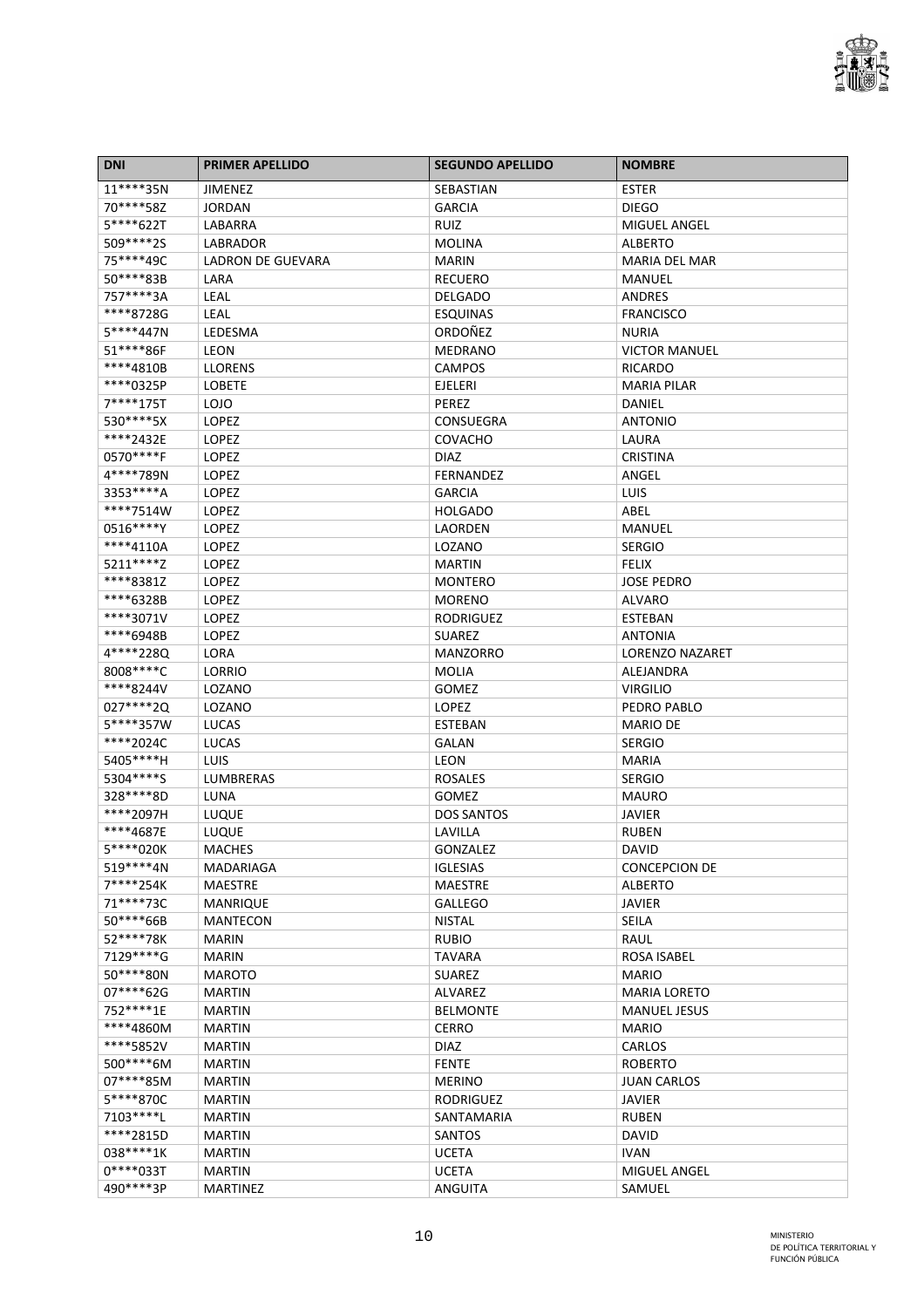

| <b>DNI</b>             | <b>PRIMER APELLIDO</b> | <b>SEGUNDO APELLIDO</b>           | <b>NOMBRE</b>                                    |
|------------------------|------------------------|-----------------------------------|--------------------------------------------------|
| 0901****S              | <b>MARTINEZ</b>        | CAÑUELO                           | <b>DIEGO</b>                                     |
| 75****88T              | <b>MARTINEZ</b>        | <b>GARCIA</b>                     | <b>FRANCISCO JAVIER</b>                          |
| 088****2V              | MARTINEZ               | GONZALEZ                          | <b>FRANCISCO JAVIER</b>                          |
| ****6840A              | <b>MARTINEZ</b>        | <b>MOYA</b>                       | ANA MARIA                                        |
| 525 **** 2D            | <b>MARTINEZ</b>        | PEÑALBA                           | <b>MARIA DEL CARMEN</b>                          |
| 0539 **** H            | <b>MARTINEZ</b>        | <b>ROMAN</b>                      | <b>JOSE LUIS</b>                                 |
| 5****270H              | <b>MARTINEZ</b>        | <b>RUBIO</b>                      | ANA                                              |
| 534 **** 7L            | MASCAREÑAS             | GONZALEZ                          | CARLOS                                           |
| 521****6M              | <b>MATAMALA</b>        | <b>GALVAN</b>                     | <b>GREGORIO</b>                                  |
| 757****7C              | <b>MATEO</b>           | <b>RUIZ</b>                       | ANA MARIA                                        |
| 022 **** 7H            | <b>MAYA</b>            | HERNANDEZ                         | <b>ROSA MARIA</b>                                |
| ****4901L              | <b>MEDINA</b>          | <b>CAÑETE</b>                     | DAVID                                            |
| 30****69C              | <b>MEDINA</b>          | <b>CAÑETE</b>                     | RAUL                                             |
| 4****859B              | <b>MEDINACELI</b>      | <b>DACOSTA</b>                    | <b>CARLOS ALBERTO</b>                            |
| 44****95L              | <b>MEJIAS</b>          | <b>BENITEZ</b>                    | <b>JOSE MANUEL</b>                               |
| 4473****K              | <b>MENA</b>            | <b>TORRENTE</b>                   | RAYCO                                            |
| 47****58N              | <b>MENDIOLA</b>        | <b>CUESTA</b>                     | <b>CESAR</b>                                     |
| 0381 **** L            | <b>MENDOZA</b>         | ARELLANO                          | <b>JOSE LUIS</b>                                 |
| 2441****S              | MENDOZA                | PEREZ                             | <b>CONCEPCION</b>                                |
| 509****9F              | <b>MERINO</b>          | <b>AGUSTIN</b>                    | <b>PEDRO</b>                                     |
| 5212****V              | <b>MERINO</b>          | SANZ                              | <b>JUAN JOSE</b>                                 |
| 089****7S              | MILLAN                 | <b>DURAN</b>                      | <b>JOSE MIGUEL</b>                               |
| 062 **** 0N            | <b>MINAYA</b>          | <b>SALAS</b>                      | <b>ALFREDO</b>                                   |
| 7524****T              | MOHAMED                | MOHAMEDI                          | AABD MALIK                                       |
| ****1019E              | <b>MOLERO</b>          | PEREZ CEJUELA                     | <b>SERGIO</b>                                    |
| 7465****S              | <b>MOLINA</b>          | MARIN                             | <b>MARIA LUISA</b>                               |
| 71****82B              | MOLLEDA                | <b>AGUADO</b>                     | <b>VICTOR</b>                                    |
| 4665****K              | <b>MONTAGUT</b>        | ROSELLO                           | CARLES                                           |
| 51 **** 055            | <b>MONTERO</b>         | <b>CORONADO</b>                   | <b>CELIA</b>                                     |
| 755****2J              | <b>MONTORO</b>         | <b>BAQUERO</b>                    | <b>MARIO</b>                                     |
| 08 **** * 00C          | <b>MORA</b>            | LEMA                              | <b>FRANCISCO</b>                                 |
| 02****24W              | <b>MORALES</b>         | DE GOMEZ SELLES                   | CESAR                                            |
| ****84745              | <b>MORALES</b>         | <b>PEDROCHE</b>                   | ANDRES                                           |
| 230****2R              | <b>MORALES</b>         | <b>VERGARA</b>                    | ISMAEL                                           |
| 444****3T              | <b>MORAN</b>           | <b>AUGUSTO</b>                    | <b>FRANCISCO</b>                                 |
| ****7739P              | MORANCHEL              | <b>ROSA</b>                       | LAURA                                            |
| 2303 **** W            | <b>MORCILLO</b>        | MUÑOZ                             | PASCUAL                                          |
| 702****6E              | MORENO                 | GALAN                             | <b>SERGIO</b>                                    |
| 30****28H              | <b>MORENO</b>          | LEIVA                             | <b>FRANCISCO</b>                                 |
| 5009 **** J            | <b>MORENO</b>          | <b>LOPEZ</b>                      | RAMON                                            |
| ****5045J              | <b>MORENO</b>          | <b>TORRES</b>                     | <b>MARIA EUGENIA</b>                             |
| 45****97E              | <b>MORETA</b>          | <b>CENTENO</b>                    | <b>CARLOS</b>                                    |
| 7****777Q              | <b>MORIÑIGO</b>        |                                   |                                                  |
| 348****1J              | <b>MOTOS</b>           | <b>VILLABOA</b><br><b>BUENDIA</b> | <b>FRANCISCO DAVID</b><br><b>FUENSANTA SONIA</b> |
| 0461****K              | <b>MOYA</b>            |                                   |                                                  |
| $0****605A$            | <b>MUÑOZ</b>           | <b>RUIZ</b>                       | <b>CARLOS JAVIER</b><br><b>ANDRES</b>            |
| 50****30N              | MUÑOZ                  | <b>BEJAR</b>                      |                                                  |
|                        |                        | <b>BONILLA</b>                    | <b>FERNANDO</b>                                  |
| 309****2W<br>4****024C | MUÑOZ                  | <b>CABRERA</b>                    | JUAN ANTONIO                                     |
|                        | MUÑOZ                  | <b>ILLESCAS</b>                   | <b>MARTIN</b>                                    |
| 4495****P              | MUÑOZ                  | <b>VERA</b>                       | CARMEN                                           |
| 5****159Z              | <b>MURILLO</b>         | LOPEZ                             | <b>NATALIA</b>                                   |
| 1398****F              | <b>NARCIANDI</b>       | POO                               | <b>MANUEL</b>                                    |
| 3330****M              | <b>NEIRA</b>           | <b>RODRIGUEZ</b>                  | <b>JUAN CARLOS</b>                               |
| 70****64B              | <b>NIETO</b>           | <b>EXPOSITO</b>                   | <b>DIANA</b>                                     |
| 76****61Z              | <b>NOCHE</b>           | <b>MOURE</b>                      | <b>MARIA ELENA</b>                               |
| ****5452T              | <b>OCAÑA</b>           | ARIZA                             | <b>ALFREDO</b>                                   |
| 5218****M              | <b>OCAÑA</b>           | GAYOSO                            | <b>ALBERTO</b>                                   |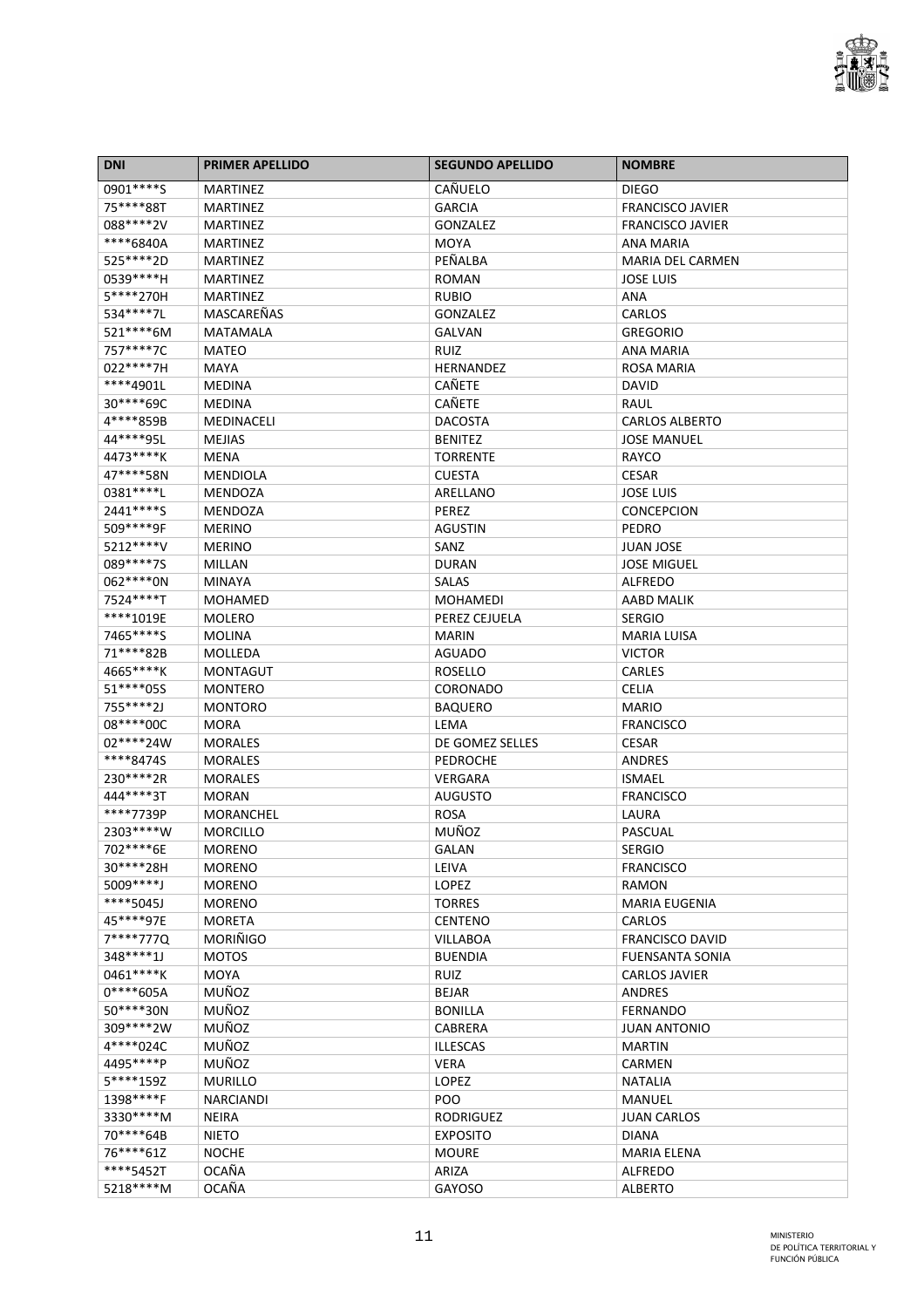

| <b>DNI</b>  | <b>PRIMER APELLIDO</b> | <b>SEGUNDO APELLIDO</b> | <b>NOMBRE</b>                                 |
|-------------|------------------------|-------------------------|-----------------------------------------------|
| 49****98Q   | OLIVEIRA               | <b>GONZALEZ</b>         | <b>JOSE ANTONIO DE</b>                        |
| 45****59Y   | ORGAZ                  | ORTIZ                   | <b>MARCOS</b>                                 |
| 71****68B   | ORTEGA                 | <b>PLACER</b>           | <b>FERNANDO</b>                               |
| ****3187Z   | <b>OTERO</b>           | ALDEANUEVA              | <b>JOSE MARIA</b>                             |
| 1776****E   | <b>OTERO</b>           | <b>GARCIA</b>           | <b>JUAN JOSE</b>                              |
| 13****60F   | PALOMINO               | CONDON                  | <b>CARLOS LUIS</b>                            |
| 4****176F   | <b>PARDO</b>           | <b>FERNANDEZ</b>        | <b>JUAN CARLOS</b>                            |
| ****6821N   | PARRA                  | <b>AGUADO</b>           | <b>ROBERTO</b>                                |
| 5****709V   | PARRAGA                | LOPEZ                   | <b>FRANCISCO JAVIER</b>                       |
| $0****273T$ | PASCUAL                | <b>GALAN</b>            | <b>JOSE JAVIER</b>                            |
| 7****478J   | <b>PASCUAL</b>         | <b>MARTIN</b>           | <b>RODRIGO</b>                                |
| 7****904A   | <b>PAZ</b>             | <b>FERNANDEZ</b>        | <b>BEATRIZ DE</b>                             |
| 0721****Y   | PELAEZ                 | <b>FERNANDEZ</b>        | <b>FRANCISCO JAVIER</b>                       |
| ****7373T   | PELEGRINA              | <b>PASTOR</b>           | SAMUEL                                        |
| 5****346V   | PEREA                  | MUÑOZ                   | ALVARO                                        |
| 48****05P   | PERELE                 | <b>CARDENAS</b>         | <b>JOSE ANTONIO</b>                           |
| 18****29C   | PEREZ                  | EDO.                    | PAULA                                         |
| 123****4S   | PEREZ                  | <b>FREIRE</b>           | <b>JUAN MANUEL</b>                            |
| 7****170H   | PEREZ                  | JIMENEZ                 | <b>JESUS JAVIER</b>                           |
| 0787****J   | PEREZ                  | <b>MINGUELA</b>         | <b>SANTIAGO</b>                               |
| 0288****M   | PEREZ                  |                         |                                               |
| 50****96S   | PEREZ                  | <b>MORENO</b><br>MUÑOZ  | <b>VICTOR MANUEL</b><br><b>FRANCISCO JOSE</b> |
|             |                        |                         |                                               |
| 51****01V   | PEREZ                  | RIBADAS                 | <b>ALBERTO</b>                                |
| ****2382N   | <b>PEREZ</b>           | <b>TUDA</b>             | OSCAR                                         |
| ****3911W   | PEREZ GUERRA           | SALGADO                 | JORGE JUAN                                    |
| 3277****J   | PERMUY                 | MAROÑO                  | <b>MARIA LUZ</b>                              |
| 3****162K   | PINELO                 | <b>IGNACIO</b>          | <b>JOSE MANUEL</b>                            |
| 11****49K   | <b>PLACERES</b>        | <b>POVEDANO</b>         | MIGUEL ANGEL                                  |
| 06****96W   | PLAZA                  | MELGAR                  | <b>JESUS</b>                                  |
| 0192 **** L | <b>POMARETA</b>        | <b>FERNANDEZ</b>        | <b>JOSE LUIS</b>                              |
| ****5916N   | <b>PONCE</b>           | <b>HERNANDEZ</b>        | SAUL                                          |
| 2178****V   | <b>PONCE</b>           | <b>JACOME</b>           | LUIS HERNAN                                   |
| $5****011M$ | <b>PORRINO</b>         | <b>TRENADO</b>          | RAFAELA                                       |
| 705****3R   | POZUELO                | GARCIA-MUÑOZ            | <b>JESUS MIGUEL</b>                           |
| ****7878E   | <b>PRADO</b>           | <b>MARTINEZ</b>         | CARLOS                                        |
| ****1237Q   | <b>PRIETO</b>          | ARMENTEROS              | <b>MANUEL JOSE</b>                            |
| ****1758X   | <b>PRIETO</b>          | HERNANDEZ               | JUAN DIEGO                                    |
| ****3308K   | <b>PUERTAS</b>         | <b>MANSO</b>            | <b>MARIA ROSARIO</b>                          |
| 07****04P   | <b>PUERTO</b>          | <b>GODINO</b>           | <b>ANTONIO</b>                                |
| 30****44C   | QUERO                  | <b>MADRID</b>           | <b>ADELA MARIA</b>                            |
| ****5334H   | QUESADA                | <b>MEDINA</b>           | <b>MIGUEL</b>                                 |
| 4310****Y   | QUESADA                | MILLAN                  | <b>VICENTE</b>                                |
| 2025 **** V | RAMIRO                 | LUENGO                  | <b>ROBERTO</b>                                |
| 71 **** 95N | RAMOS                  | PEÑACOBA                | <b>JOSE CARLOS</b>                            |
| 1276****K   | RAMOS                  | QUIJANO                 | <b>MARIA</b>                                  |
| 28****53Y   | <b>RAMOS</b>           | SANCHEZ                 | <b>FIDEL</b>                                  |
| 7208****S   | <b>RASINES</b>         | <b>DIAZ MUNIO</b>       | <b>ALBERTO</b>                                |
| 038 **** 4D | RASO                   | <b>MARISCAL</b>         | ANGEL                                         |
| $0***887P$  | REAL                   | <b>BLANCA</b>           | <b>ALFONSO</b>                                |
| $0****137X$ | REAL                   | <b>SAN JULIAN</b>       | CARLOS                                        |
| ****1145B   | <b>REBOLLO</b>         | <b>REVIRIEGO</b>        | <b>ALBERTO</b>                                |
| 51****83M   | <b>RECIO</b>           | <b>MORENO</b>           | <b>SERGIO</b>                                 |
| 05****62N   | <b>REDONDO</b>         | <b>ROPERO</b>           | <b>MARIA BELEN</b>                            |
| 094****0Z   | <b>REDONDO</b>         | <b>VALDES</b>           | <b>ISAAC</b>                                  |
| 5192****P   | <b>REGIDOR</b>         | <b>SERNA</b>            | PEDRO ALEJANDRO                               |
| 02****91P   | <b>REY</b>             | <b>DUEÑAS</b>           | <b>ALVARO</b>                                 |
| ****1016A   | <b>REY</b>             | <b>OLIVARES</b>         | <b>RUBEN</b>                                  |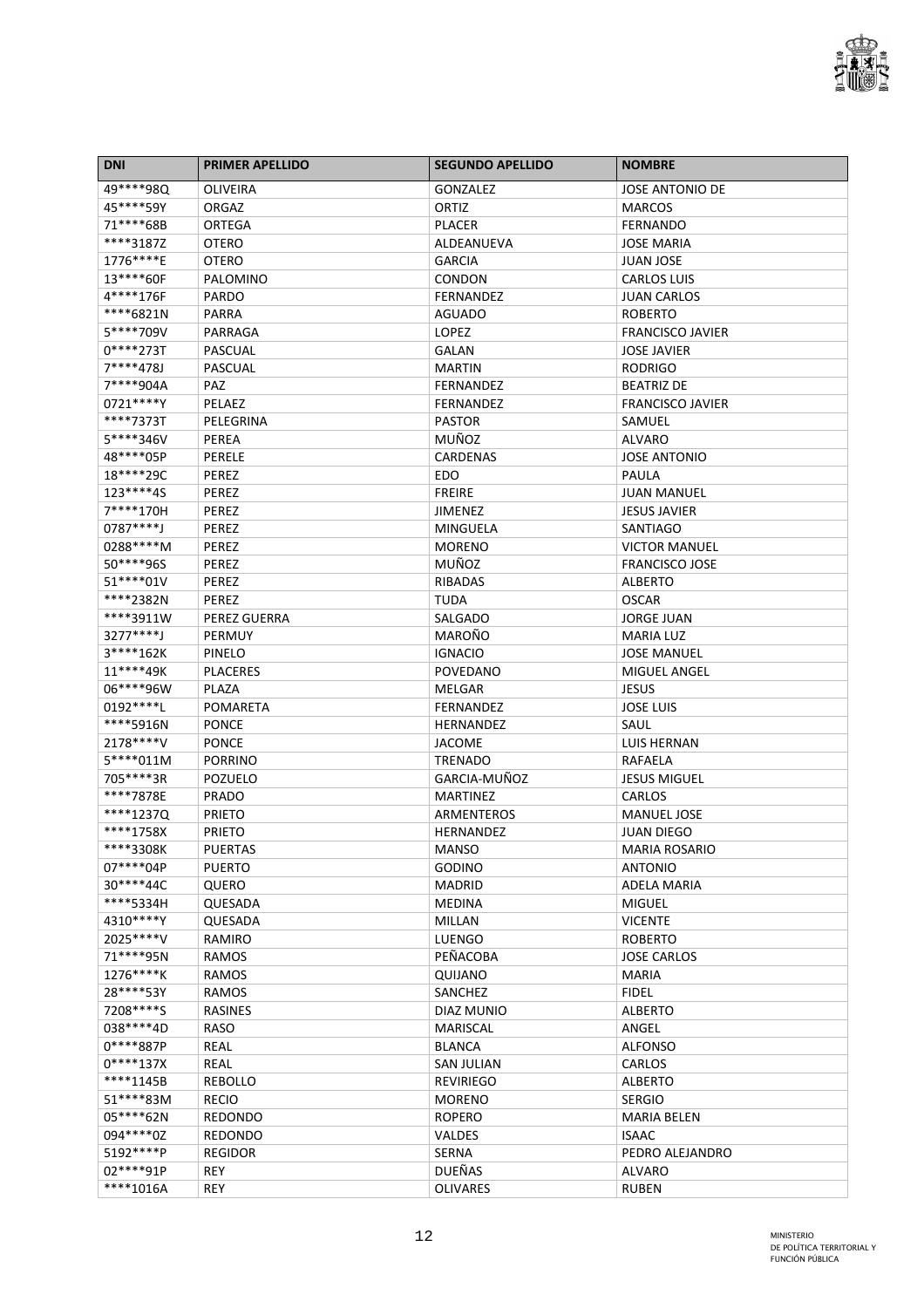

| <b>DNI</b>               | <b>PRIMER APELLIDO</b>     | <b>SEGUNDO APELLIDO</b>         | <b>NOMBRE</b>                       |
|--------------------------|----------------------------|---------------------------------|-------------------------------------|
| $1***501K$               | <b>REYES</b>               | <b>HERRERA</b>                  | <b>FRANCISCO JAVIER</b>             |
| 1****808L                | <b>REYES</b>               | <b>HERRERA</b>                  | <b>SERGIO</b>                       |
| 30****10X                | <b>RICO</b>                | LAPARTE                         | <b>MARIA SOLEDAD</b>                |
| 51****12L                | <b>RIVERO</b>              | SANTAMARIA                      | <b>FRANCISCO</b>                    |
| 100****5L                | <b>ROBLEDO</b>             | <b>GARCIA</b>                   | <b>DONATO</b>                       |
| ****0445M                | <b>RODELGO</b>             | LUCAS                           | ANA MARIA                           |
| 4693****J                | <b>RODENAS</b>             | <b>MARIN</b>                    | <b>ANTONIO</b>                      |
| $0****234Z$              | <b>RODRIGO</b>             | <b>BURGOS</b>                   | <b>MIGUEL ANGEL</b>                 |
| 0420****L                | <b>RODRIGUEZ</b>           | <b>ACEDO</b>                    | <b>JORGE</b>                        |
| 7004****Q                | <b>RODRIGUEZ</b>           | <b>ARAUZO</b>                   | <b>MARIA PATRICIA</b>               |
| 3333****E                | <b>RODRIGUEZ</b>           | <b>BOUSO</b>                    | ANSELMO                             |
| 025 **** 2H              | <b>RODRIGUEZ</b>           | DIAZ                            | <b>JAVIER</b>                       |
| 008****7W                | <b>RODRIGUEZ</b>           | <b>GARCIA</b>                   | <b>JESUS MANUEL</b>                 |
| 0567****K                | <b>RODRIGUEZ</b>           | <b>GARCIA CONSUEGRA</b>         | <b>BEATRIZ</b>                      |
| 7114****S                | <b>RODRIGUEZ</b>           | <b>GUTIERREZ</b>                | CARLOS                              |
| 0251 **** L              | <b>RODRIGUEZ</b>           | <b>HERAS</b>                    | <b>MARIA DEL PILAR</b>              |
| ****9473F                | <b>RODRIGUEZ</b>           | LAZ                             | <b>JUAN CARLOS</b>                  |
| ****2534N                | <b>RODRIGUEZ</b>           | <b>MARCOS</b>                   | LETICIA MARIA                       |
| 07****71Q                | <b>RODRIGUEZ</b>           | PEREZ                           | <b>JUAN JOSE</b>                    |
| 3205****N                | <b>RODRIGUEZ</b>           | <b>VEGA</b>                     | CAYETANO GONZALO                    |
| $0****281L$              | RODRIGUEZ                  | SANCHEZ                         | <b>DAVID</b>                        |
| 2883 **** C              | <b>ROMERO</b>              | <b>GARCIA</b>                   | <b>MIGUEL ANGEL</b>                 |
| ****2062E                | <b>ROQUER</b>              | SEIJO                           | <b>BEATRIZ</b>                      |
| 08****19D                | <b>ROSA</b>                | <b>MORENO</b>                   | JUAN JESUS DE LA                    |
| ****1799Z                | <b>ROSA</b>                | <b>SUAREZ</b>                   | <b>FRANCISCO</b>                    |
| 51****72N                | <b>ROSALES</b>             |                                 | <b>CRISTINA</b>                     |
| 449****8F                | <b>RUA</b>                 | GONZALEZ<br><b>LERONES</b>      | JOSE IGNACIO DE LA                  |
| 078 **** 4V              |                            | <b>RODRIGUEZ</b>                |                                     |
| 7205****J                | <b>RUANO</b>               |                                 | MANUEL<br><b>FERNANDO</b>           |
| $0****618H$              | <b>RUIZ</b><br><b>RUIZ</b> | <b>BLANCO</b><br><b>BODOQUE</b> | LUIS MIGUEL                         |
| 7311****D                | <b>RUIZ</b>                | <b>ESTEBAN</b>                  | DAVID                               |
| 7****847P                | <b>RUIZ</b>                | <b>ESTEBAN</b>                  | <b>ISMAEL</b>                       |
| 4318****P                | RUIZ                       | <b>HERRERA</b>                  | MANUEL                              |
| 8015 **** W              | <b>RUIZ</b>                |                                 | MANUEL                              |
| 745****6M                |                            | <b>JIMENO</b>                   |                                     |
| $1***488C$               | <b>RUIZ</b>                | PEREZ<br>SARDIÑA                | CARLOS                              |
| 5033 **** C              | <b>RUIZ</b>                |                                 | <b>JESUS</b>                        |
| 36****24N                | <b>RUZ</b><br>SAGUILLO     | <b>RUBIO</b><br>QUINTANA        | <b>JUAN MIGUEL</b><br><b>HECTOR</b> |
| 1186****A                |                            |                                 | <b>CESAR</b>                        |
| 2328 **** D              | SALAS<br>SALAS             | DIAZ<br><b>JUARADO</b>          | <b>SERGIO</b>                       |
| 5140****A                |                            |                                 | <b>FRANCISCO JAVIER</b>             |
|                          | SALCEDO                    | CARVAJAL                        |                                     |
| 7195****C                | SALCEDO                    | FERNANDEZ                       | ABEL                                |
| 30****77Z                | SALMORAL                   | <b>CUESTA</b>                   | MANUEL                              |
| ****5644Q<br>$05****42Z$ | SALVADOR                   | <b>MOREJON</b>                  | ANGEL                               |
|                          | <b>SAN PEDRO</b>           | WANDELMER                       | <b>VICTOR</b>                       |
| 488****0T                | SANCHEZ                    | <b>BARQUERO</b>                 | <b>JOSE ALBERTO</b>                 |
| ****2369M                | SANCHEZ                    | <b>BARROSO</b>                  | DAVID JOSE                          |
| 443****5K                | SANCHEZ                    | <b>ESCRIBANO</b>                | <b>GABINO</b>                       |
| 074****1T                | SANCHEZ                    | <b>FERNANDEZ</b>                | <b>JOSE ANTONIO</b>                 |
| 5301****G                | SANCHEZ                    | <b>FRECHEL</b>                  | <b>DAVID</b>                        |
| 03 **** 81F              | SANCHEZ                    | IÑIGO                           | <b>FRANCISCO JAVIER</b>             |
| 74****35T                | SANCHEZ                    | <b>MALAGON</b>                  | RAUL                                |
| 751 **** 1D              | SANCHEZ                    | <b>MALAGON</b>                  | <b>ROCIO</b>                        |
| $1****337A$              | SANCHEZ                    | <b>MONTERO</b>                  | <b>JUAN PEDRO</b>                   |
| 4901****X                | SANCHEZ                    | MUÑOZ                           | <b>SILVIA</b>                       |
| ****0747A                | SANCHEZ                    | PLAZA                           | <b>FRANCISCO JAVIER</b>             |
| ****3766S                | SANCHEZ                    | <b>REQUENA</b>                  | <b>DAVID</b>                        |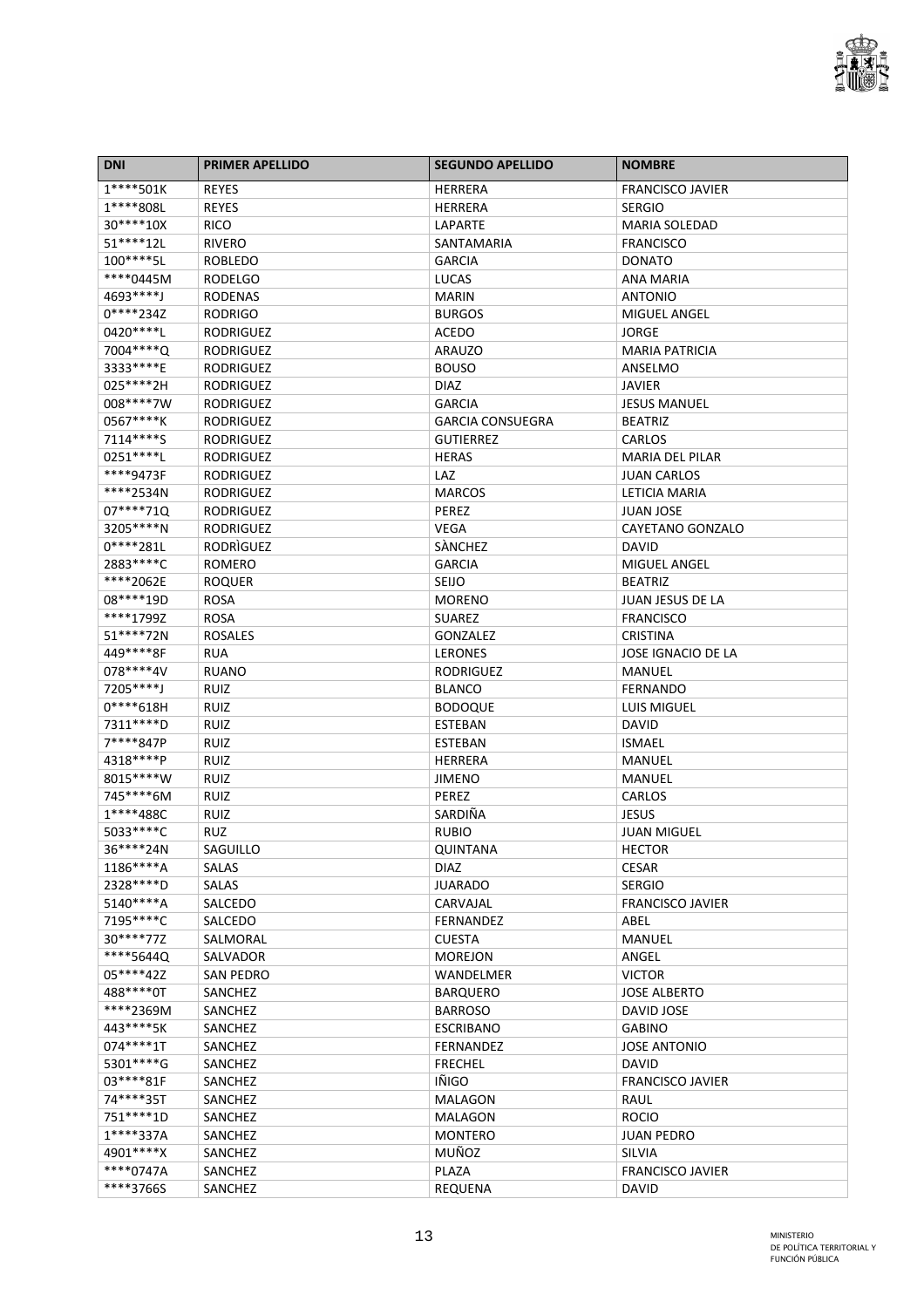

| <b>DNI</b>             | <b>PRIMER APELLIDO</b> | <b>SEGUNDO APELLIDO</b>   | <b>NOMBRE</b>              |
|------------------------|------------------------|---------------------------|----------------------------|
| 019 **** 1Z            | SANCHEZ                | ROMERO                    | JOAQUIN                    |
| 2****836T              | SANCHEZ                | SANCHEZ                   | <b>JUAN CARLOS</b>         |
| 01 **** 60K            | SANCHEZ                | SEGOVIA                   | <b>NATAN</b>               |
| 08****840              | SANCHEZ                | <b>SILLERO</b>            | PABLO                      |
| ****6335V              | SANCHEZ                | VELILLA                   | RAUL                       |
| 114****2C              | SANCHEZ                | <b>VILLAVOY</b>           | LUIS ROGELIO               |
| 4704 **** D            | SANCHEZ CABEZUDO       | <b>RINA</b>               | <b>TYFFANI MILAGROS</b>    |
| 0563****R              | SANCHEZ-BARBA          | POZANCO                   | MANUEL-JOSE                |
| 7****193A              | SANTANA                | <b>MORERA</b>             | <b>RUSTEM ATAMAN</b>       |
| 728 **** 9L            | SANTANDER              | <b>VERDEJO</b>            | <b>AITOR</b>               |
| 4427****Y              | <b>SANTIAGO</b>        | <b>SANTIAGO</b>           | <b>ANTONIO OSCAR</b>       |
| ****3440G              | <b>SANTIAGO</b>        | <b>SANTIAGO</b>           | <b>SERGIO EMILIO</b>       |
| 05****72J              | SANTOS                 | CALDERON                  | ANGEL                      |
| 507****0P              | <b>SANTOS</b>          | <b>DEL VAL</b>            | <b>JUAN JOSE</b>           |
| 4702****K              | SANZ                   | ARRUABARRENA              | AMAYA                      |
| 7****173Y              | SANZ                   | <b>RUEDA</b>              | <b>VICENTE</b>             |
| 5045****J              | SANZ                   | <b>VERA</b>               | <b>NURIA</b>               |
| 5198****P              | <b>SEGURA</b>          | <b>GALIANO</b>            | <b>FRANCISCO JOSE</b>      |
| $21***19J$             | <b>SERNA</b>           | <b>PICHAT</b>             | <b>GUILLERMINA SARAH</b>   |
| ****6193X              | <b>SERRALVO</b>        | <b>CEBEY</b>              | <b>SUSANA</b>              |
| ****7528P              | <b>SERRANO</b>         | <b>GARRO</b>              | <b>PEDRO</b>               |
| ****9958A              | SILVA                  | <b>FUEYO</b>              | <b>MARIA ARANZAZU</b>      |
| 4748****D              | <b>SILVA</b>           | <b>PEREZ</b>              | <b>GABRIEL</b>             |
| 760****4N              | SOLANO                 | <b>PERIANES</b>           | ABRAHAM                    |
| 05****81V              | SORIANO                | <b>DOTOR</b>              | <b>FRANCISCO MIGUEL</b>    |
| 35****61T              | SOUTO                  | <b>SIEIRO</b>             | MANUEL                     |
| 065****0D              | <b>SUAREZ</b>          | LOPEZ                     | DAVID                      |
| ****9567J              | <b>TEJEDA</b>          | <b>BENITEZ</b>            | <b>BERNARDO PEDRO</b>      |
| 11****40P              | <b>TEJEDOR</b>         | <b>UTRERO</b>             | <b>SUSANA</b>              |
| 5****216J              | <b>TOMAS</b>           | <b>VEGAS</b>              | ANA MARIA                  |
| 0****914Z              | <b>TORRES</b>          | <b>ESCRIBANO</b>          | DANIEL                     |
| 165****7D              | <b>TORRES</b>          | <b>ESCUDERO</b>           | <b>MARIA DE LAS NIEVES</b> |
| 057****7P              | <b>TORRES</b>          | <b>FERNANDEZ</b>          | <b>ALBERTO</b>             |
| ****0426N              | <b>TORRES</b>          | <b>FERNANDEZ</b>          | JAVIER                     |
| 7740****T              | <b>TROITIÑO</b>        | <b>IGLESIAS</b>           | <b>MIGUEL</b>              |
| 45****96X              | <b>UPANGA</b>          | MBENGA                    | <b>ELEUTERIO</b>           |
| $0****157Q$            | URAN                   | <b>MARTIN</b>             | <b>ISMAEL</b>              |
| 4****288L              | UREBA                  | SAUCEDO                   | <b>FRANCISCO JAVIER</b>    |
| ****2340E              | <b>URONES</b>          | <b>DOMINGUEZ</b>          | <b>MARIA ANGELES</b>       |
| ****7336H              | <b>VALENCIA</b>        | <b>BERGAZ</b>             | PABLO                      |
| 757****9H              | VALLE                  | <b>MONREAL</b>            | JUAN JOSE DEL              |
| 4****357C              | VAQUERO                | LORENZO                   | MARGARITA                  |
| 119****40              |                        |                           |                            |
| 528 **** 5S            | VAQUERO<br>VAZQUEZ     | LORENZO<br><b>CABRERO</b> | <b>MARIA ROSA</b><br>JAIME |
| 7****235Y              |                        | <b>MATAS</b>              | <b>SERGIO</b>              |
| 5****462E              | VAZQUEZ                |                           |                            |
| 50****16H              | VAZQUEZ                | SANCHEZ<br><b>CERON</b>   | <b>ANTONIO</b>             |
|                        | <b>VEA</b>             |                           | <b>EMILIO JAVIER</b>       |
| 507****4V<br>7****660G | <b>VEGA</b>            | <b>PITA</b>               | <b>JAVIER</b>              |
|                        | <b>VEGAS</b>           | <b>FLOR</b>               | <b>EVA</b>                 |
| 504****2D              | <b>VELASCO</b>         | ARIZA                     | <b>FRANCISCO JAVIER</b>    |
| 3****866L              | <b>VELASCO</b>         | <b>MOHEDANO</b>           | <b>DAVID</b>               |
| 76****14Z              | VELAZQUEZ              | <b>RUA</b>                | <b>JESUS</b>               |
| 4****103Y              | VELOZ                  | <b>FILIAN</b>             | <b>CRISTOPHER KEVIN</b>    |
| 119****0G              | <b>VIDAL</b>           | <b>BURGO</b>              | <b>MARIO</b>               |
| ****7719N              | <b>VIDAL</b>           | MANUEL                    | <b>ASIER</b>               |
| 53****69L              | <b>VILCAPOMA</b>       | SANDOVAL                  | ABEL                       |
| 3****862N              | <b>VILLAR</b>          | CASAL                     | MIGUEL ANGEL               |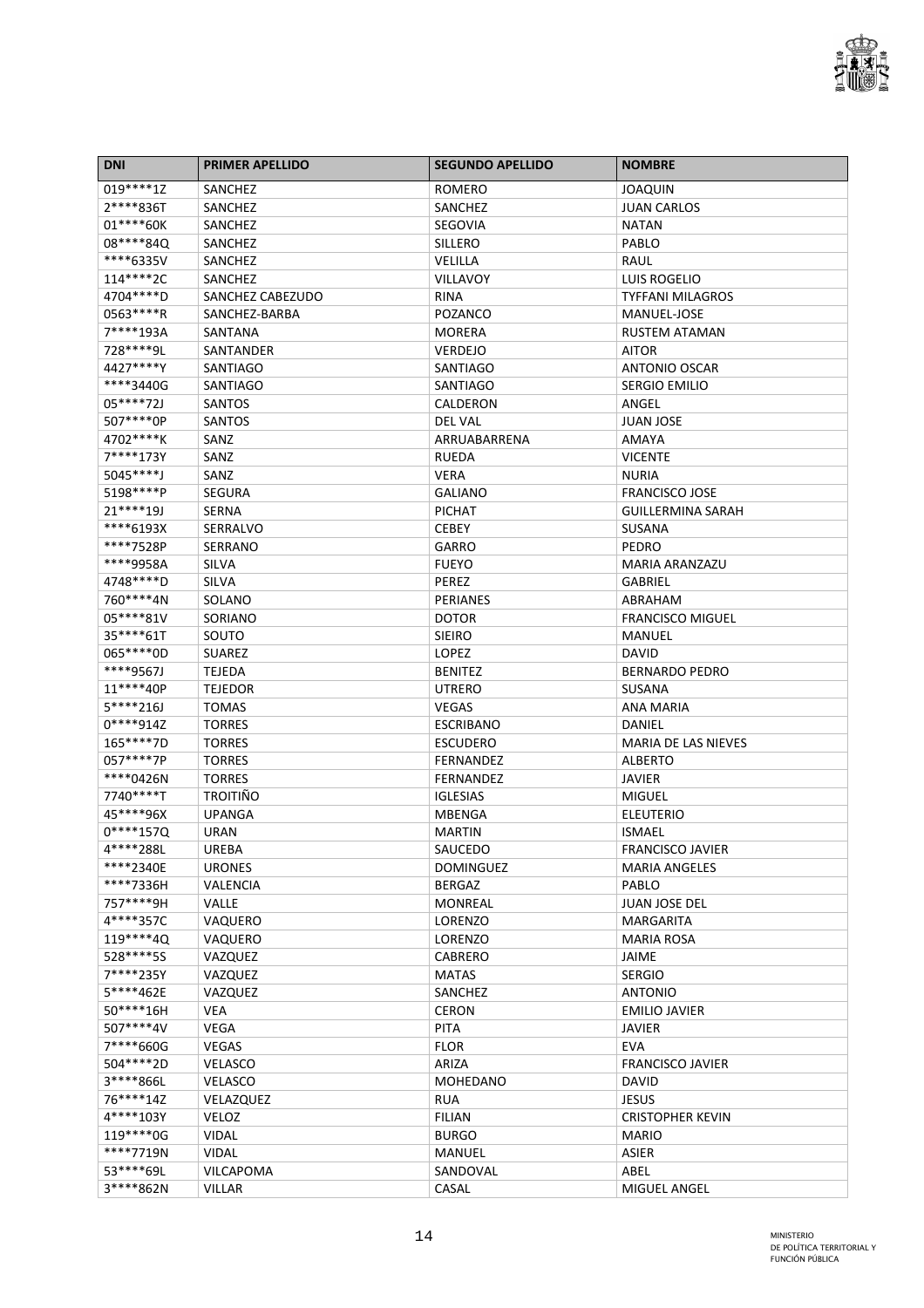

| <b>DNI</b>  | <b>PRIMER APELLIDO</b> | <b>SEGUNDO APELLIDO</b> | <b>NOMBRE</b>       |
|-------------|------------------------|-------------------------|---------------------|
| 50****88S   | <b>VILLAR</b>          | DE MIGUEL               | ANDREA              |
| 48****60Y   | <b>VILLORA</b>         | <b>GARCIA</b>           | <b>CRISTOBAL</b>    |
| 708****4B   | <b>VINUESA</b>         | <b>FAMILIAR</b>         | <b>JESUS ISMAEL</b> |
| 12****82F   | VIÑAS                  | <b>DOMINGUEZ</b>        | RAQUEL              |
| $118***6X$  | <b>VITTORINO</b>       | <b>GALINDO</b>          | SALVADOR            |
| 5****013G   | <b>VIVAS</b>           | ORTEGA                  | <b>VICENTE</b>      |
| $0079***G$  | <b>VIZCON</b>          | <b>GOMEZ</b>            | <b>MARIANO</b>      |
| ****9540N   | <b>WATSON</b>          | CANO                    | JAVIER              |
| $022****9W$ | YAÑEZ                  | <b>CASTILLA</b>         | <b>ELADIO</b>       |
| 2****415B   | ZAMORA                 | <b>ROJAS</b>            | <b>MARIA LAURA</b>  |
| ****1015Y   | ZAPATA                 | BERNARDEZ-ZERPA         | <b>TERESA</b>       |

#### **RELACIÓN Nº 5 OFICIAL DE ACTIVIDADES TÉCNICAS Y PROFESIONALES Nº Orden 1 – MANTENIMIENTO GENERAL SISTEMA GENERAL**

| <b>DNI</b>    | <b>PRIMER APELLIDO</b> | <b>SEGUNDO APELLIDO</b> | <b>NOMBRE</b>           |
|---------------|------------------------|-------------------------|-------------------------|
| 4223 **** C   | <b>AGUILAR</b>         | <b>HERNANDEZ</b>        | <b>ROBERTO</b>          |
| 77****39T     | <b>BELTRAN</b>         | <b>GRACIA</b>           | ANDRES                  |
| 2895****M     | <b>CALLE</b>           | VILLALBA                | <b>JUAN MANUEL</b>      |
| 022****7K     | CANO                   | LOMBO                   | <b>JOSE</b>             |
| ****8597Y     | <b>DIAZ</b>            | <b>MORENO</b>           | <b>MARIO</b>            |
| 28****56Q     | <b>ESPARRAGO</b>       | <b>TORINO</b>           | <b>MIGUEL ANGEL</b>     |
| 53****28Z     | <b>FERNANDEZ</b>       | CHOCANO                 | <b>DAVID</b>            |
| $0****486V$   | <b>FERNANDEZ</b>       | <b>DIEZ</b>             | <b>CESAR</b>            |
| 33 **** * 00X | <b>FLOREZ</b>          | <b>GOMEZ</b>            | <b>ALBERTO</b>          |
| $0***945X$    | <b>GALLARDO</b>        | ANTON                   | <b>JAVIER</b>           |
| 40****88B     | <b>GALLARDO</b>        | <b>MIÑANO</b>           | <b>FRANCISCO</b>        |
| 53****29M     | <b>GARCIA PRIETO</b>   | <b>DELGADO</b>          | <b>RUBEN</b>            |
| 7****421S     | <b>GARCIA UCEDA</b>    | <b>CERRO</b>            | RELAGADA                |
| 469****5M     | <b>GONZALEZ</b>        | BARJA                   | <b>VIRGINIA</b>         |
| 3269****E     | <b>GUTIERREZ</b>       | <b>GOMEZ</b>            | <b>FRANCISCO JAVIER</b> |
| ****0648R     | <b>HERNANDEZ</b>       | <b>RUMBO</b>            | <b>FRANCISCO JAVIER</b> |
| 28****95W     | <b>HODAR</b>           | <b>ROMERO</b>           | <b>PLACIDO</b>          |
| 7137****A     | <b>IZQUIERDO</b>       | <b>MARTINEZ</b>         | ANGELA MARIA            |
| 712****7A     | JAIME                  | LADERO                  | <b>ELENA</b>            |
| 326****3S     | <b>LOPEZ</b>           | <b>CASTRO</b>           | <b>ALBERTO ANTONIO</b>  |
| 47****11J     | <b>LUCAS</b>           | <b>RUBIO</b>            | <b>RAUL</b>             |
| 08****99W     | <b>MACIAS</b>          | <b>JIMENEZ</b>          | <b>ELIAS MARIA</b>      |
| 7611****C     | <b>MARTIN</b>          | CABALLERO               | <b>JAVIER</b>           |
| 51 **** 26L   | <b>MARTIN</b>          | <b>GONZALEZ</b>         | <b>MARIA PILAR</b>      |
| 05****96Z     | <b>MARTIN</b>          | VAQUERO                 | PABLO                   |
| $***6111Q$    | <b>MARTINEZ</b>        | <b>PARRA</b>            | <b>JOSE CARLOS</b>      |
| 523 **** 6G   | <b>MARTINEZ</b>        | <b>TELLO</b>            | RAUL                    |
| 7****530D     | <b>MORENO</b>          | LADERO                  | PILAR                   |
| 0****383Y     | PALMERO                | <b>RODRIGUEZ</b>        | <b>JESUS ANGEL</b>      |
| ****7416B     | <b>PAPENFUSS</b>       | <b>BLANCO</b>           | ABRAHAM                 |
| 00 **** 80 V  | PEREZ                  | ÑACLE                   | <b>FRANCISCO</b>        |
| 0886****P     | <b>PICON</b>           | <b>CHAMORRO</b>         | <b>EUGENIO</b>          |
| ****2710A     | <b>RODRIGUEZ</b>       | ARRIAZA                 | <b>DAVID</b>            |
| ****3472P     | <b>RUIZ</b>            | ODERO                   | <b>FRANCISCO</b>        |
| ****9885E     | SANCHEZ                | <b>DURAN</b>            | <b>JAIME</b>            |
| 0885****F     | SANCHEZ                | TRINIDAD                | <b>TOMAS</b>            |
| ****8937D     | SANZ                   | <b>MEJIAS</b>           | <b>DAVID</b>            |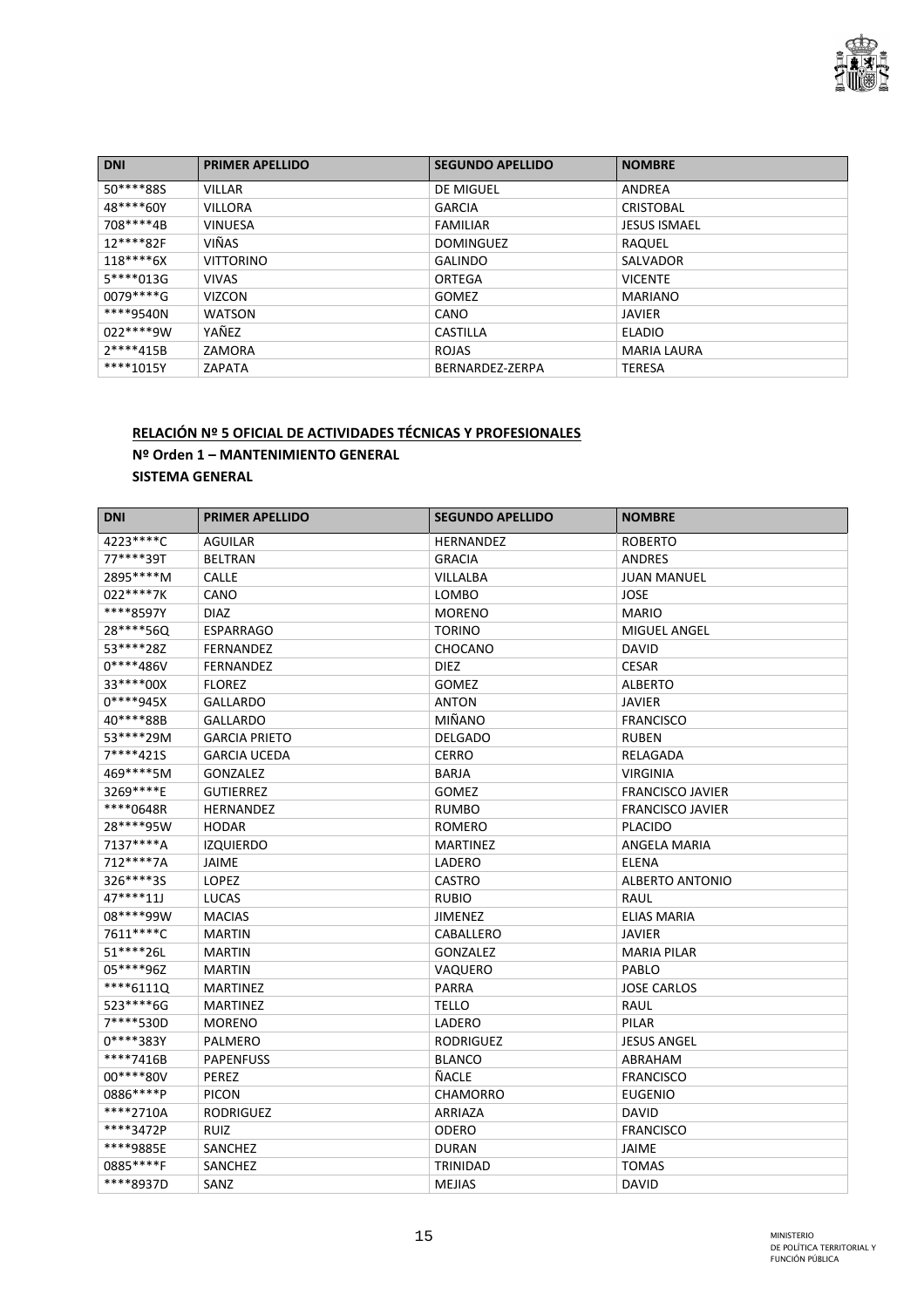

| <b>DNI</b> | <b>PRIMER APELLIDO</b> | <b>SEGUNDO APELLIDO</b> | <b>NOMBRE</b>      |
|------------|------------------------|-------------------------|--------------------|
| 184****1P  | <b>SOLER</b>           | ESTEBAN                 | CARLOS             |
| ****1043H  | <b>TALAVERA</b>        | HOLGADO                 | RAUL               |
| 2895****A  | <b>TOBIAS</b>          | <b>ROYO</b>             | MANUEL             |
| 289****5J  | TRINIDAD               | <b>MACIAS</b>           | <b>RUBEN REYES</b> |
| 489****7J  | UREBA                  | SAUCEDO                 | MANUEL             |

# **RELACIÓN Nº 6 AYUDANTE DE GESTIÓN Y SERVICIOS COMUNES Nº Orden 1 – Programa 1 SISTEMA GENERAL**

| <b>DNI</b>  | <b>PRIMER APELLIDO</b> | <b>SEGUNDO APELLIDO</b> | <b>NOMBRE</b>         |
|-------------|------------------------|-------------------------|-----------------------|
| 1985****W   | <b>ALEMANY</b>         | <b>GARCIA</b>           | SALVADOR SANGIAGO     |
| 093 **** 8E | <b>ALONSO</b>          | CAMARERO                | <b>JAVIER</b>         |
| ****5335Z   | <b>ALVAREZ</b>         | <b>HUAMAN</b>           | <b>ELVIRA ANTONIA</b> |
| ****6168H   | ALVAREZ                | <b>RISCO</b>            | <b>JOSE REYES</b>     |
| 5139****A   | <b>AMADOR</b>          | <b>ESPINOSA</b>         | YOLANDA               |
| 0906****N   | <b>AMOROS</b>          | <b>SERRANO</b>          | <b>JENNIFER</b>       |
| 4****844N   | <b>ANA MARIA</b>       | <b>OJEDA</b>            | VERGARA               |
| ****9925M   | <b>ANDRES</b>          | DE CASTRO               | <b>TANIA</b>          |
| ****1072J   | <b>AREVALO</b>         | <b>HUELVES</b>          | <b>ANA ISABEL</b>     |
| 5****380M   | ARILLA                 | <b>MARCOS</b>           | <b>EDUARDO</b>        |
| ****9059A   | ARROYO                 | <b>JIMENEZ</b>          | CARLOS                |
| ****3118V   | <b>ARTIAGA</b>         | <b>GARCIA</b>           | <b>MARIA JOSEFA</b>   |
| ****3641Z   | <b>BAEZA</b>           | LEDESMA                 | <b>FLORENCIA</b>      |
| ****6496X   | <b>BALLESTEROS</b>     | MUÑIZ                   | <b>JULIA</b>          |
| 7****221X   | <b>BARBA</b>           | JIMENEZ                 | <b>FERNANDO</b>       |
| 775****2B   | <b>BARBERAN</b>        | <b>VITA</b>             | <b>RUBEN</b>          |
| ****7354E   | <b>BARRUZ</b>          | <b>MAQUEDA</b>          | <b>LYDIA</b>          |
| 5****504B   | <b>BENITEZ</b>         | PARRA                   | <b>JOSE MARIA</b>     |
| ****4360Y   | <b>BERMEJO</b>         | <b>ESCUDERO</b>         | <b>FERNANDO</b>       |
| 4****6735   | <b>BERROCAL</b>        | VALLE                   | <b>NURIA</b>          |
| 7903 **** V | <b>BLANCO</b>          | MUÑOZ                   | <b>MARIA</b>          |
| ****0402P   | <b>BOBADILLA</b>       | <b>ALVAREZ</b>          | <b>FRANCISCO</b>      |
| 4****471R   | <b>BODLAK</b>          | PRADA                   | <b>MICHAEL ARTURO</b> |
| ****0362P   | <b>BONET</b>           | <b>GOMEZ</b>            | <b>DAVID</b>          |
| 5345****R   | <b>BUENO</b>           | <b>RONDON</b>           | <b>JONATHAN</b>       |
| 470****7S   | <b>BURGOS</b>          | SANCHEZ                 | <b>CRISTINA</b>       |
| 48****58T   | CAMACHO                | LOBO                    | <b>ISAAC</b>          |
| ****9262L   | <b>CAMPOS</b>          | VAZQUEZ                 | RAFAEL                |
| 7581 **** L | CANTILLO               | <b>GARCIA</b>           | <b>JESUS</b>          |
| 452 **** 1Y | CARRASCO               | SALMERON                | <b>CARLOS JAVIER</b>  |
| 7742 **** L | CARREÑO                | LOPEZ                   | <b>JOSE</b>           |
| 475****8R   | CARRIZAL               | ZAMORA                  | <b>IVAN</b>           |
| ****2051V   | <b>CASTRO</b>          | <b>DIAZ</b>             | <b>MARTA MARIA</b>    |
| 7575****M   | <b>CASTRO</b>          | <b>FERNANDEZ</b>        | <b>OSCAR DANIEL</b>   |
| 432****6B   | CASTRO                 | HERNANDEZ               | PINO DELIA            |
| ****9671Z   | <b>CERVILLA</b>        | POLO                    | <b>MIGUEL</b>         |
| 535****7S   | <b>CHAMIZO</b>         | MUÑOZ                   | <b>SANTIAGO</b>       |
| 534****4F   | <b>CHICO</b>           | <b>VICENTE</b>          | <b>JUAN JOSE</b>      |
| ****8235A   | <b>CIERCOLES</b>       | <b>MARTIN</b>           | <b>ALBERTO</b>        |
| ****5317J   | <b>CORTES</b>          | MADUEÑO                 | <b>GLORIA</b>         |
| ****3281F   | <b>CRESPO</b>          | <b>CABRERA</b>          | <b>MANUEL</b>         |
| ****6426P   | <b>CRISPINO</b>        | <b>MORALES</b>          | ALESSANDRO            |
| 2081****S   | <b>CUARTERO</b>        | <b>CLERIGUES</b>        | <b>FELIPE</b>         |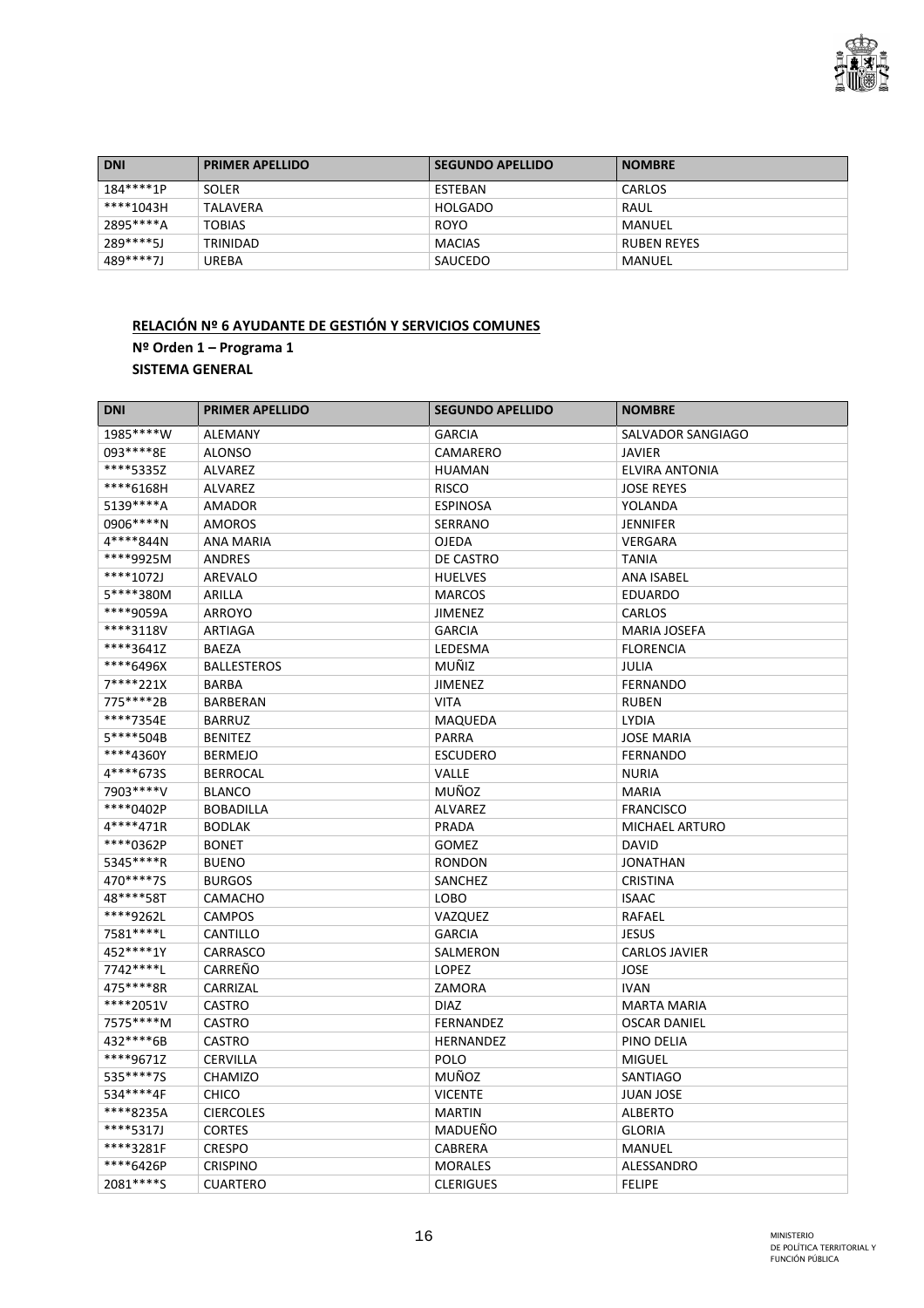

| <b>DNI</b>   | <b>PRIMER APELLIDO</b>  | <b>SEGUNDO APELLIDO</b>         | <b>NOMBRE</b>           |
|--------------|-------------------------|---------------------------------|-------------------------|
| 09****79C    | <b>CUETO</b>            | VAQUERI                         | DAVID                   |
| 088****70    | <b>DELGADO</b>          | <b>REQUESON</b>                 | <b>JOSEFA</b>           |
| $31***72J$   | <b>DIAZ</b>             | VARGAS                          | <b>MARIA JOSE</b>       |
| 03 **** 70 V | <b>DOPICO</b>           | <b>PUERTO</b>                   | <b>ISMAEL</b>           |
| X492 **** S  | EL KADI                 |                                 | <b>MIMOUNT</b>          |
| ****4141K    | <b>ESCARPA</b>          | <b>MUÑOZ</b>                    | DAVID                   |
| ****3871D    | <b>ESCOLANO</b>         | AGUILAR                         | CARLOS                  |
| 51 **** 29C  | <b>ESPADAS</b>          | <b>PALOMARES</b>                | <b>GUSTAVO RAMON</b>    |
| ****9819W    | <b>ESPINOLA</b>         | ORTEGA                          | <b>JOAQUIN</b>          |
| 14****53D    | <b>FARFAN</b>           | <b>MARTIN</b>                   | <b>MARIA JOSE</b>       |
| 4874 **** D  | <b>FERNANDEZ</b>        | <b>BALSALOBRE</b>               | <b>MARIA</b>            |
| 76****33B    | FERNANDEZ               | <b>CHIA</b>                     | MANUEL                  |
| ****2850C    | <b>FERNANDEZ</b>        | <b>GOMEZ</b>                    | RAQUEL                  |
| 5032****F    | FERNANDEZ-CANO          | <b>RIVAS</b>                    | PALOMA                  |
| 5295 **** D  | <b>FLORES</b>           | <b>LESENDE</b>                  | <b>ANTONIO JOSE</b>     |
| ****6372G    | <b>FORTES</b>           | <b>IBAÑEZ</b>                   | <b>MARIA ESTHER</b>     |
| 75****83W    | <b>FUENTES</b>          | <b>MORCILLO</b>                 | <b>MARIA JESUS</b>      |
| 7581****W    | <b>FUEYO</b>            | <b>DELGADO</b>                  | TAMARA                  |
| 3353 **** L  | <b>GABICAECHEBARRIA</b> | PADILLA                         | <b>MONICA ELISABET</b>  |
| 8****622B    | <b>GALAN</b>            | <b>ALVAREZ</b>                  | <b>MARIA DOLORES</b>    |
| ****3625K    | <b>GALAN</b>            | <b>MARTINEZ</b>                 | <b>DAVID</b>            |
| 3****050G    | <b>GALAN</b>            | <b>NAVAS</b>                    | <b>PATRICIA</b>         |
| 52 **** 05G  | <b>GALINDO</b>          | <b>TORRES</b>                   | <b>DAVID</b>            |
| ****3229T    | <b>GALLEGO</b>          | <b>MORALES</b>                  | <b>CLARA EUGENIA</b>    |
| ****5539D    |                         |                                 |                         |
| 0312****D    | <b>GARCIA</b>           | <b>BOU</b>                      | <b>JOSE PASCUAL</b>     |
| 02****69J    | <b>GARCIA</b>           | <b>DONGIL</b><br><b>ENDRINO</b> | RAUL                    |
|              | <b>GARCIA</b>           |                                 | SONIA MARIA             |
| 3****681T    | <b>GARCIA</b>           | <b>GARCIA</b>                   | <b>ANTONIO HIGINIO</b>  |
| 75****13T    | <b>GARCIA</b>           | <b>GARCIA</b>                   | <b>FRANCISCO JAVIER</b> |
| ****4749C    | <b>GARCIA</b>           | <b>OLIVER</b>                   | DANIEL                  |
| 443****2H    | <b>GARCIA</b>           | RAMIREZ                         | ALEJANDRO JOSE          |
| 7****317M    | <b>GARRIDO</b>          | <b>ENCINAS</b>                  | LEOPOLDO DAVID          |
| ****0615W    | <b>GIMENEZ</b>          | <b>CUADRADO</b>                 | ESTEFANIA               |
| 118****1S    | <b>GIRALDEZ</b>         | <b>MONTORO</b>                  | ADELAIDA                |
| 7344****X    | <b>GOMEZ</b>            | ANDALUZ                         | <b>ADRIAN</b>           |
| 73****33B    | <b>GOMEZ</b>            | ANDALUZ                         | SAMUEL                  |
| 3****450Y    | <b>GOMEZ</b>            | CABRERA                         | DANIEL J                |
| 520****3A    | GOMEZ                   | <b>GARCIA</b>                   | JESUS                   |
| 4****883F    | <b>GOMEZ</b>            | <b>GARCIA</b>                   | <b>MARTIN</b>           |
| ****4099R    | <b>GONZALEZ</b>         | DE LA FLOR                      | <b>MARIA ROSA</b>       |
| $0****877F$  | <b>GONZALEZ</b>         | GORDO                           | <b>ANTONIO</b>          |
| 540****7W    | <b>GONZALEZ</b>         | <b>GUTIERREZ</b>                | <b>JOSE MIGUEL</b>      |
| 7151****K    | GONZALEZ                | <b>SANTOS</b>                   | <b>BEATRIZ</b>          |
| 4485 **** N  | <b>GORRIZ</b>           | <b>PEREZ</b>                    | <b>MARIA REYES</b>      |
| ****9628X    | <b>GUERRA</b>           | SANCHEZ                         | <b>JOSE LUIS</b>        |
| ****9325L    | <b>GUERRERO</b>         | <b>JIMENEZ</b>                  | <b>ISABEL MARIA</b>     |
| 528 **** 3P  | <b>GUZMAN</b>           | MAQUEDA                         | RAQUEL                  |
| 5****089X    | <b>GUZMAN</b>           | SOSA                            | MARIANELA               |
| ****7297Z    | <b>HASSAN</b>           | AHMED                           | <b>HOSSNI</b>           |
| 5276****X    | HEREDA                  | <b>LLORENTE</b>                 | <b>VICENTE</b>          |
| 03****11A    | <b>HERNAN</b>           | <b>PUENTE</b>                   | LUIS                    |
| 539****4K    | <b>HERNANDEZ</b>        | <b>ROJANO</b>                   | <b>RUBEN</b>            |
| 5005****Q    | <b>HERNANDEZ</b>        | <b>VEGA</b>                     | <b>CONCEPCION</b>       |
| ****5234E    | <b>HERRERA</b>          | <b>ANTONAYA</b>                 | <b>VICTOR MANUEL</b>    |
| 4280****J    | <b>HOYOS</b>            | GONZALEZ                        | <b>MARILUZ</b>          |
| ****0034Q    | <b>HUAMAN</b>           | PALOMINO                        | <b>VICTOR HUGO</b>      |
| 51 **** 35H  | <b>HUELVES</b>          | LUNA                            | <b>CONCEPCION</b>       |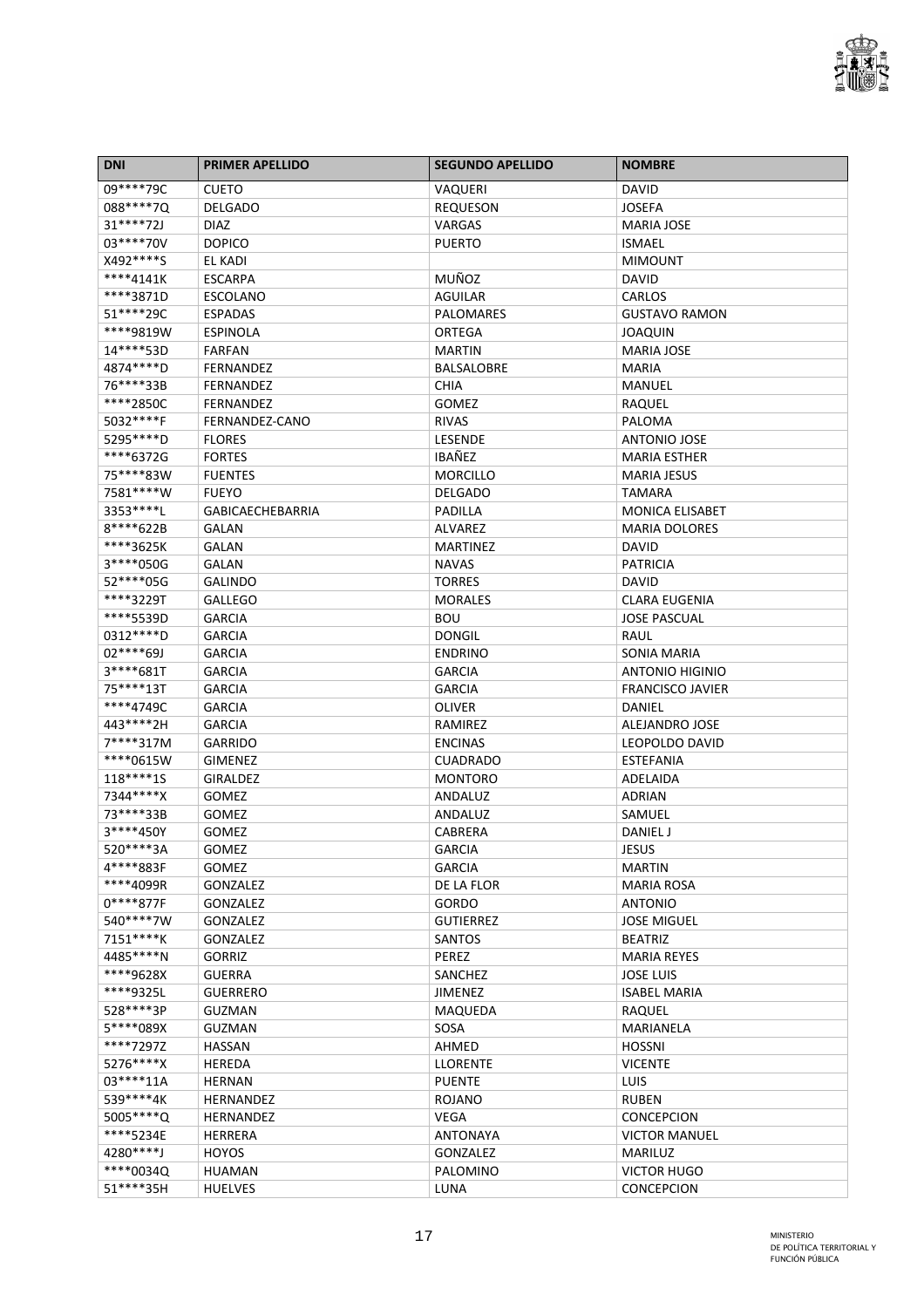

| <b>DNI</b>  | <b>PRIMER APELLIDO</b> | <b>SEGUNDO APELLIDO</b> | <b>NOMBRE</b>               |
|-------------|------------------------|-------------------------|-----------------------------|
| 0484****S   | <b>ISABEL</b>          | <b>ENCINA</b>           | <b>ALEJANDRO</b>            |
| 053 **** 9F | JIMENEZ                | <b>CELESTEN</b>         | <b>MARIA ANGELES</b>        |
| 33****92W   | JIMENEZ                | <b>GIMENEZ</b>          | <b>MAIDER</b>               |
| ****3540C   | <b>JIMENEZ</b>         | <b>GUIJARRO</b>         | <b>GLORIA</b>               |
| 5****353J   | <b>JIMENEZ</b>         | <b>ORTEGA</b>           | SANDRA                      |
| 7****837T   | LAMA                   | <b>ARAUJO</b>           | <b>JOSE MANUEL</b>          |
| 314****2J   | LOBO                   | <b>CHAVES</b>           | <b>MARIA DOLORES</b>        |
| 2921 **** N | LOPEZ                  | DE FRIAS                | <b>NURIA</b>                |
| 02****91X   | LOPEZ                  | LOPEZ                   | <b>MARIA TERESA</b>         |
| ****0611C   | LOPEZ                  | PEREIRA                 | RICARDO                     |
| 5031****B   | <b>LUCAS</b>           | <b>PECOS</b>            | <b>MARIA DE LOS ANGELES</b> |
| 07****31T   | <b>MAESTRE</b>         | <b>MONROY</b>           | <b>FRANCISCA</b>            |
| 449****9W   | MANCERA                | <b>CANTALEJO</b>        | <b>MIGUEL ANGEL</b>         |
| ****2737T   | MAQUEDA                | <b>ALMOGUERA</b>        | <b>JENIFER</b>              |
| 51 **** 18C | MAQUEDA                | <b>GONZALEZ</b>         | <b>ANA MARIA</b>            |
| ****5001B   | <b>MARQUEZ</b>         | <b>BARRAGAN</b>         | <b>MARIA DE LOS ANGELES</b> |
| 4****925L   | <b>MARQUEZ</b>         | <b>GAVIRA</b>           | <b>MARIA BELEN</b>          |
| ****9066V   | <b>MARTIN</b>          | <b>DIAZ</b>             | <b>ANA ISABEL</b>           |
| 0****590W   | <b>MARTIN</b>          | PANADERO                | RAUL                        |
| 5249 **** G | <b>MARTINEZ</b>        | DE LA TORRE             | <b>JOSE LUIS</b>            |
| ****6687G   | <b>MARTINEZ</b>        | <b>FERRI</b>            | <b>ESTEBAN</b>              |
| 53****49M   | <b>MARTINEZ</b>        | <b>GUERRERO</b>         | JAVIER                      |
| 50****53V   | <b>MARTINEZ</b>        | SANCHEZ                 | SONIA                       |
| 488****1R   | <b>MATEO</b>           | <b>SERVAN</b>           | JAIME                       |
| 7098 **** Q | MILLA                  | SANCHEZ                 | GEMA                        |
| $1****185H$ | MINGUEZA               | PEDRAZA                 | <b>FRANCISCO JAVIER</b>     |
| 526****5F   | <b>MINUESA</b>         | <b>MURCIANO</b>         | <b>MARIA JESUS</b>          |
| 01 **** 955 | <b>MIRANDA</b>         | <b>MEDIERO</b>          | <b>ELIAS</b>                |
| 489 **** 3N | MONTAÑEZ               | <b>RONDAN</b>           | ANA MARIA                   |
| 041****6F   | MONTEALEGRE            | <b>DELGADO</b>          | <b>CELIO</b>                |
| ****5708C   | <b>MONTESDEOCA</b>     | <b>GUTIERREZ</b>        | <b>VICTOR MANUEL</b>        |
| 540****8A   | <b>MONZON</b>          | RAMIREZ                 | <b>NORBERTO JAVIER</b>      |
| $0272***$   | <b>MORAGUES</b>        | <b>AGUILERA</b>         | JORGE                       |
| 2****277X   | <b>MORALES</b>         | <b>NAVAS</b>            | <b>MARIA ROSARIO</b>        |
| ****8473R   | <b>MORALES</b>         | <b>PEREZ</b>            | RAQUEL                      |
| 22****90D   | <b>MORENO</b>          | <b>CASTRILLO</b>        | <b>MARIA JOSEFA</b>         |
| 02****67C   | <b>MORENO</b>          | LOPEZ                   | ANA ELENA                   |
| 320****6M   | <b>MORENO</b>          | <b>RUBIO</b>            | <b>VICTORIA</b>             |
| 02****78W   | <b>MUÑIZ</b>           | <b>MARCOS</b>           | <b>AMPARO</b>               |
| 47****18X   | MUÑOZ                  | <b>FERNANDEZ</b>        | <b>JESUS</b>                |
| 453****2K   | <b>ORTEGA</b>          | <b>FAJARDO</b>          | <b>LUIS</b>                 |
| ****3889K   | <b>ORTEGA</b>          | <b>GONZALEZ</b>         | DAVID                       |
| ****2054T   | <b>ORTEGA</b>          | <b>HOYOS</b>            | <b>ERICA</b>                |
| Y239 **** N | ORTIZ                  | COLMAN                  | EDITH                       |
| 535 **** 2L | ORTIZ                  | GONZALEZ                | YANIRA                      |
| 7****030X   | <b>OTERO</b>           | <b>JIMENEZ</b>          | <b>IGNACIO</b>              |
| 7110****S   | <b>OVEJERO</b>         | <b>TAPIA</b>            | <b>DAVID</b>                |
| ****0740S   | <b>PABLOS</b>          | <b>HERNANDEZ</b>        | <b>IVAN</b>                 |
| 702****5T   | PALOMINO               | ARRIBAS                 | <b>DIEGO</b>                |
| 717****7E   | PARRILLA               | SANCHEZ                 | SALVADOR                    |
| 3****069Y   | PEREZ                  | <b>FERNANDEZ</b>        | <b>ANTONIO MANUEL</b>       |
| 7****063W   | PEREZ                  | PEREZ                   | <b>JESUS MARIA</b>          |
| 214****7B   | PEREZ                  | SANZ                    | <b>MARIA DOLORES</b>        |
| 199****6Z   | <b>PERICAS</b>         | <b>POSTIGO</b>          | AMPARO                      |
| ****2278K   | <b>PINTO</b>           |                         |                             |
| 428 **** 00 | <b>POLADURA</b>        | <b>MARIN</b><br>ORTEGA  | ALEJANDRA                   |
|             |                        |                         | <b>MARIA ELENA</b>          |
| ****1433V   | <b>PORCAR</b>          | <b>CELEDON</b>          | <b>JOSE ALEJANDRO</b>       |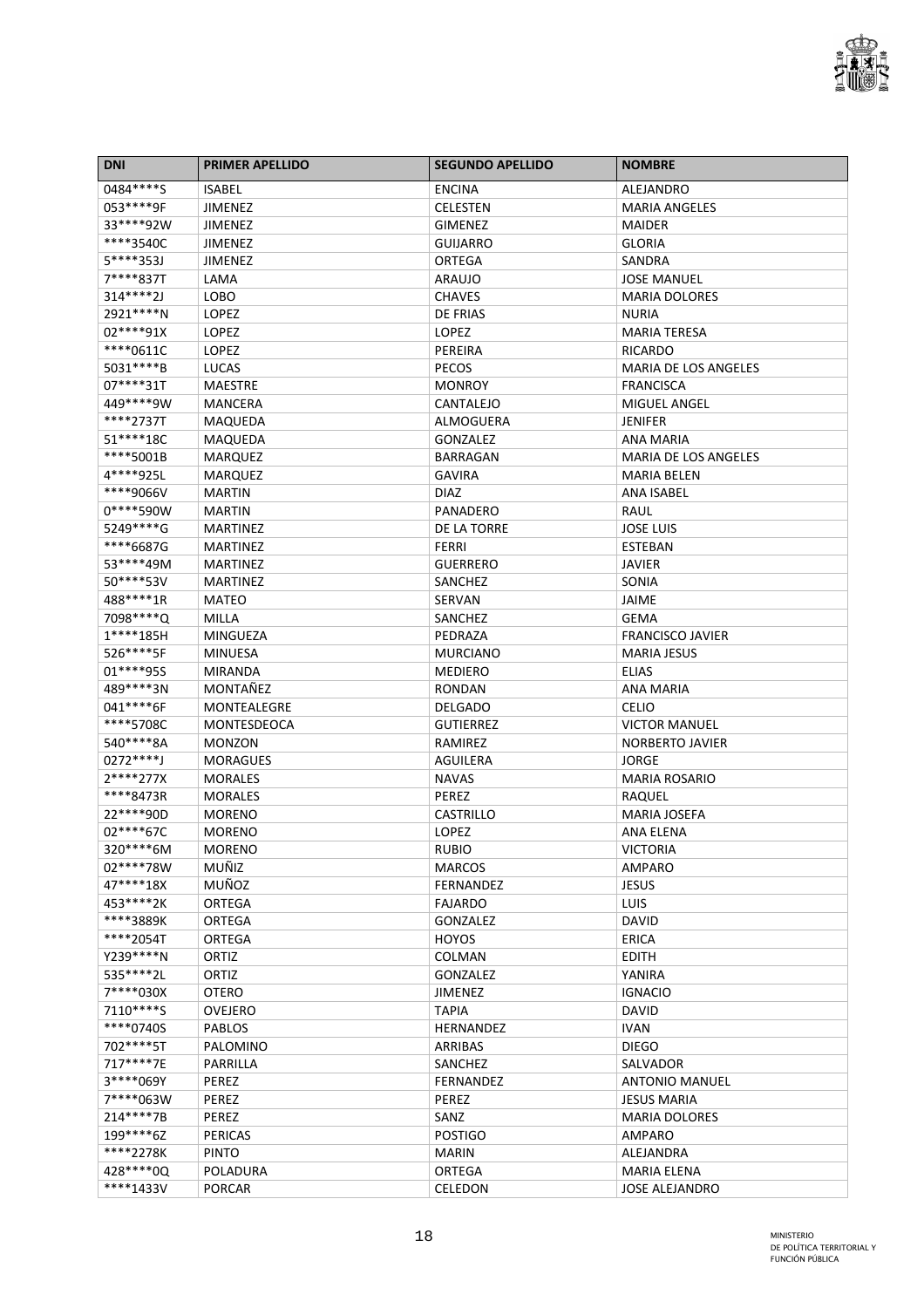

| <b>DNI</b>   | <b>PRIMER APELLIDO</b> | <b>SEGUNDO APELLIDO</b> | <b>NOMBRE</b>               |
|--------------|------------------------|-------------------------|-----------------------------|
| 026 **** OF  | PRADA                  | <b>PEREZ</b>            | JAIME                       |
| ****12365    | <b>PRIETO</b>          | ARMENTEROS              | ANGELA                      |
| ****9735C    | <b>PULIDO</b>          | <b>OCAÑA</b>            | <b>DEBORAH</b>              |
| 3****032G    | <b>QUEVEDO</b>         | ARIZA                   | MARIA DEL CARMEN            |
| 44****58F    | RAMIREZ                | <b>GOMEZ</b>            | <b>MARIA DEL CARMEN</b>     |
| 75****23Z    | RAMIREZ                | <b>GOMEZ</b>            | <b>NOELIA</b>               |
| ****6615T    | RAMOS                  | <b>GOMEZ</b>            | JULIA                       |
| 006****7J    | <b>RANERA</b>          | SANCHEZ                 | <b>MONTSERRAT</b>           |
| 21 **** 79K  | <b>REBOLLO</b>         | <b>ELENA</b>            | <b>JOSE ANGEL</b>           |
| 33 **** 35D  | <b>REMON</b>           | CAÑADA                  | LUIS                        |
| 20****52D    | <b>RETAMINO</b>        | <b>ALMANSA</b>          | JUAN                        |
| 18****06D    | REVELDERIA             | <b>ALCODORI</b>         | CARLOS                      |
| ****2606S    | <b>REYES</b>           | SANTANA                 | <b>LUCIA</b>                |
| 5****512V    | <b>RIO</b>             | <b>HIDALGO</b>          | <b>MIRIAM DEL</b>           |
| ****4686X    | <b>RODRIGUEZ</b>       | <b>BONILLA</b>          | <b>SALVADOR</b>             |
| 1181****H    | <b>RODRIGUEZ</b>       | <b>MENENDEZ</b>         | ROSA MARIA                  |
| 2****218S    | <b>RODRIGUEZ</b>       | <b>MORENO</b>           | <b>MARTA</b>                |
| $10****10J$  | <b>RODRIGUEZ</b>       | SAMPEDRO                | <b>CARLOS</b>               |
| ****2195J    | <b>ROIS</b>            | <b>RODRIGUEZ</b>        | <b>MARIA DE LOS ANGELES</b> |
| 50****93M    | <b>ROJANO</b>          | <b>FERNANDEZ</b>        | <b>MARIA JOSE</b>           |
| 0753 **** C  | <b>ROJO</b>            | <b>MORENO</b>           | <b>ROBERTO</b>              |
| 8023 ***** R | <b>ROSADO</b>          | HERNANDEZ               | <b>ELISABET</b>             |
| 335****4J    | <b>SACRISTAN</b>       | <b>ROMERO</b>           | <b>FRANCISCO</b>            |
| 5133 **** G  | SAEZ                   | GONZALEZ                | <b>NATIVIDAD</b>            |
| 7207****Y    | SAINZ                  | <b>GARCIA</b>           | SAUL                        |
| 18****14F    | SALMERON               | <b>GARCIA</b>           | <b>MARIA JOSE</b>           |
| ****7119D    | SALTAJE                | <b>MARTIN</b>           | <b>VICTORIA</b>             |
| ****7960V    | SANCHEZ                | <b>ASENSIO</b>          | SONIA MARIA                 |
| ****1309N    | SANCHEZ                | <b>GIJON</b>            | <b>VICTOR MANUEL</b>        |
| 119****3W    | SANCHEZ                | <b>PRIETO</b>           | RAUL                        |
| 5****304X    | SANCHEZ                | SANCHEZ                 | <b>BEATRIZ</b>              |
| 519 **** 5F  | <b>SANTIAGO</b>        | <b>MENDEZ</b>           | VANESA                      |
| 24****76J    | SANZ                   | <b>DEL PINO</b>         | <b>JUAN CARLOS</b>          |
| $0****432T$  | SANZ                   | <b>DEL SALTO</b>        | <b>MARIO</b>                |
| ****9308X    | SANZ                   | <b>NAVARRO</b>          | <b>JOSE MANUEL</b>          |
| 5****179G    | SANZ                   | PELAEZ                  | <b>MARIO</b>                |
| 4704****A    | SOBRINO                | HERNANDEZ               | <b>JUAN ALBERTO</b>         |
| 4471 **** W  | <b>SUAREZ</b>          | VENTURA                 | <b>ITAHISA</b>              |
| $0****323J$  | <b>TEVAR</b>           | <b>GARCIA</b>           | <b>OSCAR</b>                |
| 468****9Z    | <b>TRIGUERO</b>        | <b>MOLTO</b>            | <b>JUAN JOSE</b>            |
| ****5255N    | URGEL                  | FERNANDEZ               | <b>TOMAS JOAQUIN</b>        |
| 46****62V    | VALDELVIRA             | <b>GOMEZ</b>            | <b>MARCOS</b>               |
| 703****3J    | VALERO                 | <b>MARTINEZ</b>         | <b>MARIA JOSE</b>           |
| 302 **** 4E  | VALVERDE               | <b>RUIZ</b>             | RAFAEL                      |
| 540****2V    | VEGA                   | MUENALA                 | <b>MARIA MARICELA</b>       |
| 470****6H    | <b>VEGA</b>            | PEÑA                    | <b>ANA BELEN</b>            |
| $5***521K$   | <b>VICARIO</b>         | TALAVERA                | BEGOÑA                      |
| ****1217C    | VILLAMARIN             | <b>DIEZ</b>             | ALMUDENA                    |
| ****1517L    | <b>VIRGEN</b>          | <b>CONTRERAS</b>        | ENRIQUE DE LA               |
| ****7852G    | ZAHEDI                 | <b>DIAZ</b>             | SORAYA                      |